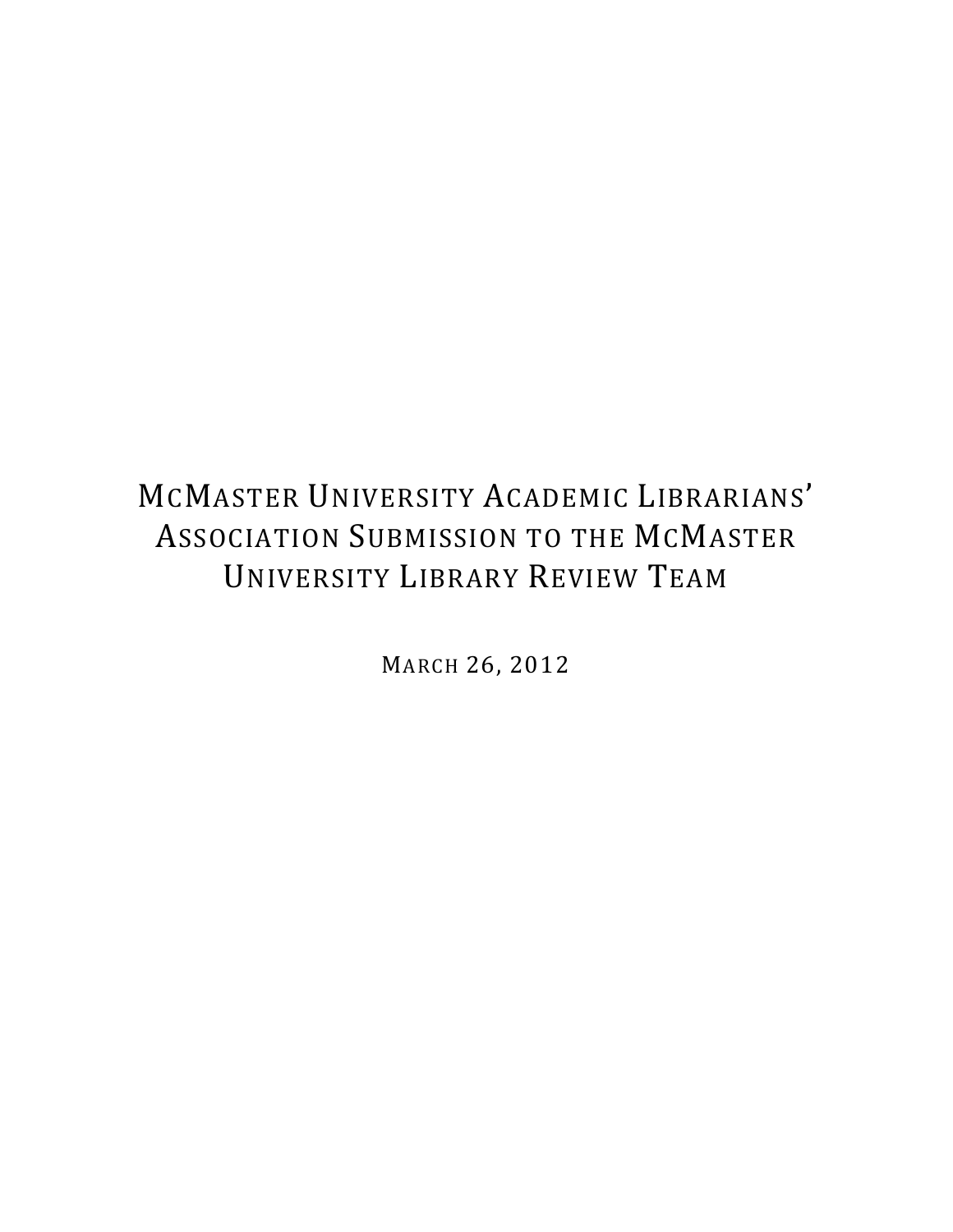# TABLE OF CONTENTS

| MUALA Review of the McMaster University Librarian Five-Year Term 2006-2011 - Executive |
|----------------------------------------------------------------------------------------|
| Summary, January 2011                                                                  |
|                                                                                        |
| Defining the Healthy Organization                                                      |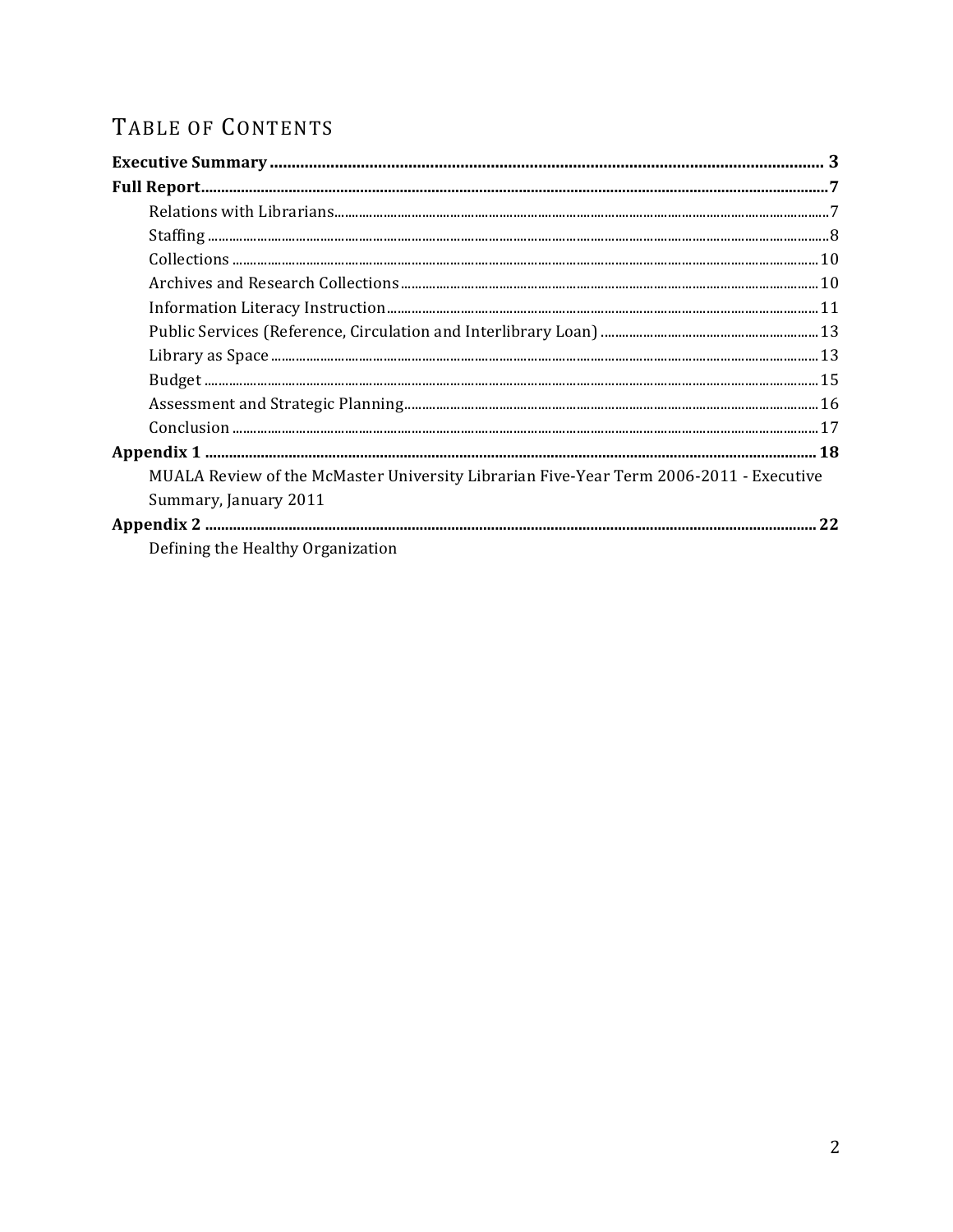# EXECUTIVE SUMMARY

McMaster University Academic Librarians' Association (MUALA) has reluctantly decided to participate in the University Library Review convened by the President and Provost. Our reluctance is rooted in the fact that none of MUALA's recommendations for Review Team appointees were accepted, nor were our concerns over the selection of the Team memberships adequately addressed. With all due respect to the Review Team Members, five of the seven reviewers have close affiliations with the University Librarian. As such, it is possible that these members could be perceived as favouring positions put forward by the University Librarian at the expense of other points of view.

Despite these reservations, we have decided that we must make a submission to the Review. Realizing that the Library's achievements of recent years will be provided to the Review from other sources, our submission will focus on our concerns about the way in which the Library has been managed over the past six years. While we realize that the Review is of the Library and not the University Librarian, we also recognize that the University Librarian has gone to great lengths to fashion the Library in his own image. In fact, in many ways, the Library has become synonymous with the University Librarian. Therefore, many of our concerns focus on the University Librarian.

Here is a summary of our concerns, which are detailed in our full report:

- **1. Relations with librarians:** Relations between librarians and the University Librarian have deteriorated to the point whereby the librarians have a longstanding non-confidence motion in the University Librarian, and have taken the drastic step of leaving the faculty association in order to unionize. We contend that the University Library suffers from a culture of fear and intimidation, poor communication between management and staff, inequity in treatment of employees and staff groups, and extremely low morale.
- **2. Staffing Role of librarians:** Not only have eight librarian positions been lost, but also the roles of librarians within the University Library have changed, including a diminishment of management responsibilities. For several years now, librarians have no longer been encouraged or supported to pursue professional development opportunities related to management or leadership, such as the ARL's *Leadership* and Management Skills Institutes or the Northern Exposure to Leadership program. The egregious dismissal of the Scholarly Communication Librarian in 2009, one week before she was to begin a board-approved twelve-month research leave, has effectively discouraged librarians from applying for the research leaves to which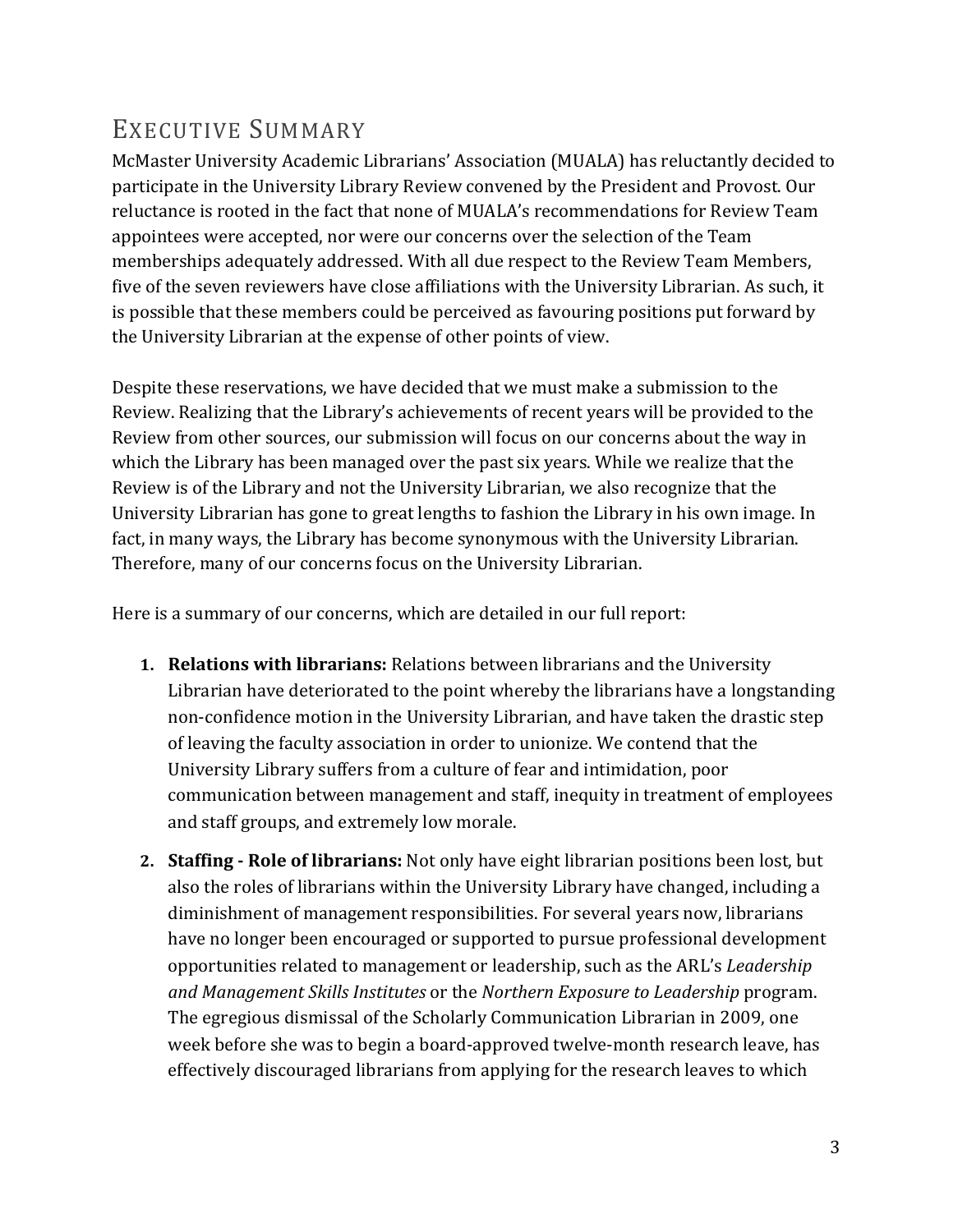they are entitled, and has widened the schism between the librarians and the Library administration.

- **3. Staffing Postdoctoral fellows:** In the area of staffing, MUALA is not opposed to working alongside postdoctoral fellows. In fact, possible collaborations and sharing of experiences strengthen the Library, and the university. However, in the midst of repeated restructuring of the Library and the recent cuts to librarian numbers through a drastic reduction in the salary budget, postdoctoral position and posting descriptions recognize the value of librarian work, but not of librarians. As a result, it is difficult to countenance the seeming replacement of librarians with postdoctoral fellows.
- **4. Collections:** In the area of Collections, the dissolution of the Library's liaison program has meant that systematic two-way communication between the Library and academic departments has largely fallen by the wayside. The loss of broad expertise and outreach, particularly in the sciences and engineering, threatens to make Library services increasingly marginal to faculty in these departments.
- **5. Archives and Research Collections:** In Archives and Research Collections the Library has—on two occasions since  $2010$ —entered into agreements that may bring embarrassment to the University. In both cases, the situation may have been avoided if the Librarians with expertise in the respective areas had been adequately consulted. It would be nice to say that these occurrences were isolated incidents, but the University Librarian frequently acts in a cavalier manner with little or no regard for the long-term consequences of the actions taken.
- **6.** Information literacy instruction: Regarding information literacy instruction, the lack of staff and resources means the University Library can offer little in terms of programmatic support to students. Despite the success of the liaison program, the University Librarian disbanded it in 2011 "due to budgetary realities".<sup>1</sup> The liaison model continues to exist for the Faculty of Business and the Integrated Science Program, with the resulting uneven support for students and faculty across campus, and a lack of subject expertise among the librarians. These developments deviate from the collaborative, curriculum-integrated model identified as a best practice for information literacy instruction established by ACRL and will almost certainly have a negative impact on the information literacy skills of McMaster students.

 

 $1$  McMaster University Library. (2011, August 30). Changes to liaison / instruction in the University Library: A message from the University Librarian. Retrieved from http://library.mcmaster.ca/news/8848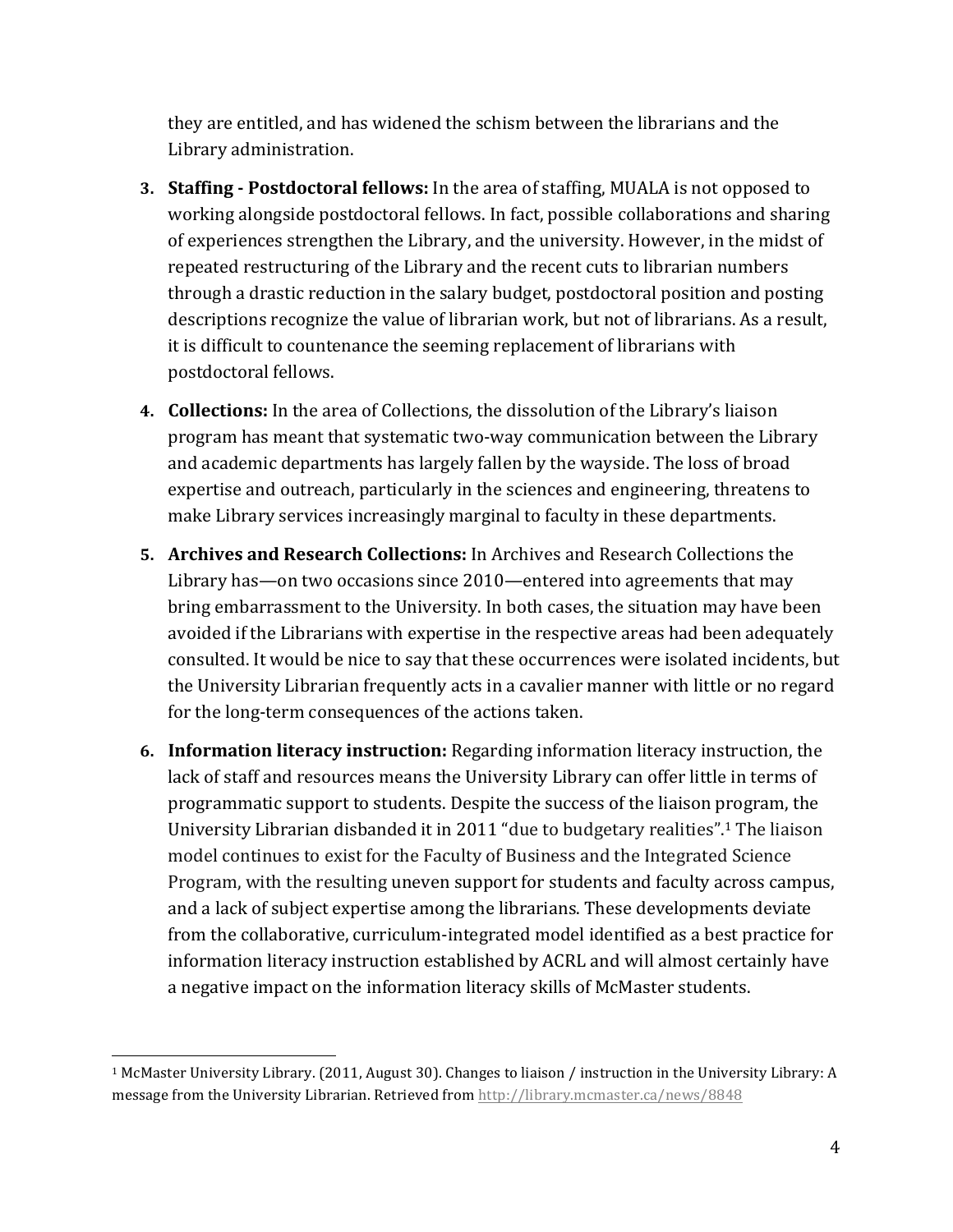- **7.** Public services: In 2008, the Library announced the introduction of 'blended service', a new model of service delivery whereby research help, access services (circulation and ILL) and information technology assistance would be offered from a single service point by paraprofessional staff, removing librarians from front line service. The benefit of removing librarians from this role was never explained by Library administration, and the quality of service in the new model has never been measured. While the Library administration claims to espouse evidence-based decision making, the dissolution of the Liaison Program and the implementation of a blended services model belie this claim.
- **8.** Library as space: The allocation of Library space, one of its most valuable assets, has been shortsighted at best and disruptive and detrimental to its service mission, at worst. The Library's giving or trading away space has necessitated ongoing, costly later moves, particularly affecting collections and study space. Mills Library in particular is in a constant state of disarray, with books and furniture stacked in public areas, and seating areas hastily created in hallways and other high traffic areas.
- **9. Budget:** In general, there is a lack of transparency regarding the Library budget. The budget is managed in a haphazard fashion, with periods of largesse and extravagance followed by draconian budget cuts, leaving us to question the University Librarian's abilities to manage a budget and exercise fiscal restraint. A number of excuses have been made by Library administration for its numerous budget shortfalls, including the downturn in the stock market and fluctuations in the CDN/US exchange rate, even though the CDN/US dollar exchange rates have been close to par during the University Librarian's tenure.<sup>2</sup> Given the opaque nature with which budget is treated in the Library, MUALA would welcome a forensic audit of the University Library.
- **10. Assessment and Strategic Planning:** While the University Library has made some positive steps towards developing a more thoughtful approach to strategic planning and an evidence-based decision-making process, MUALA is deeply concerned that there is a disconnect between the strategic objectives described in the new Balanced Scorecard and the actual direction that the Library takes. For example, the repurposing of library space, the library's new catalogue, and the blended service model for the delivery of reference, circulation and ILL, have not been evaluated to gauge the success and/or impact of these decisions. There are concerns that when

 

<sup>&</sup>lt;sup>2</sup> Bank of Canada. (1995-2012). Monthly and annual average exchange rates. Retrieved from http://www.bankofcanada.ca/rates/exchange/exchange-rates-in-pdf/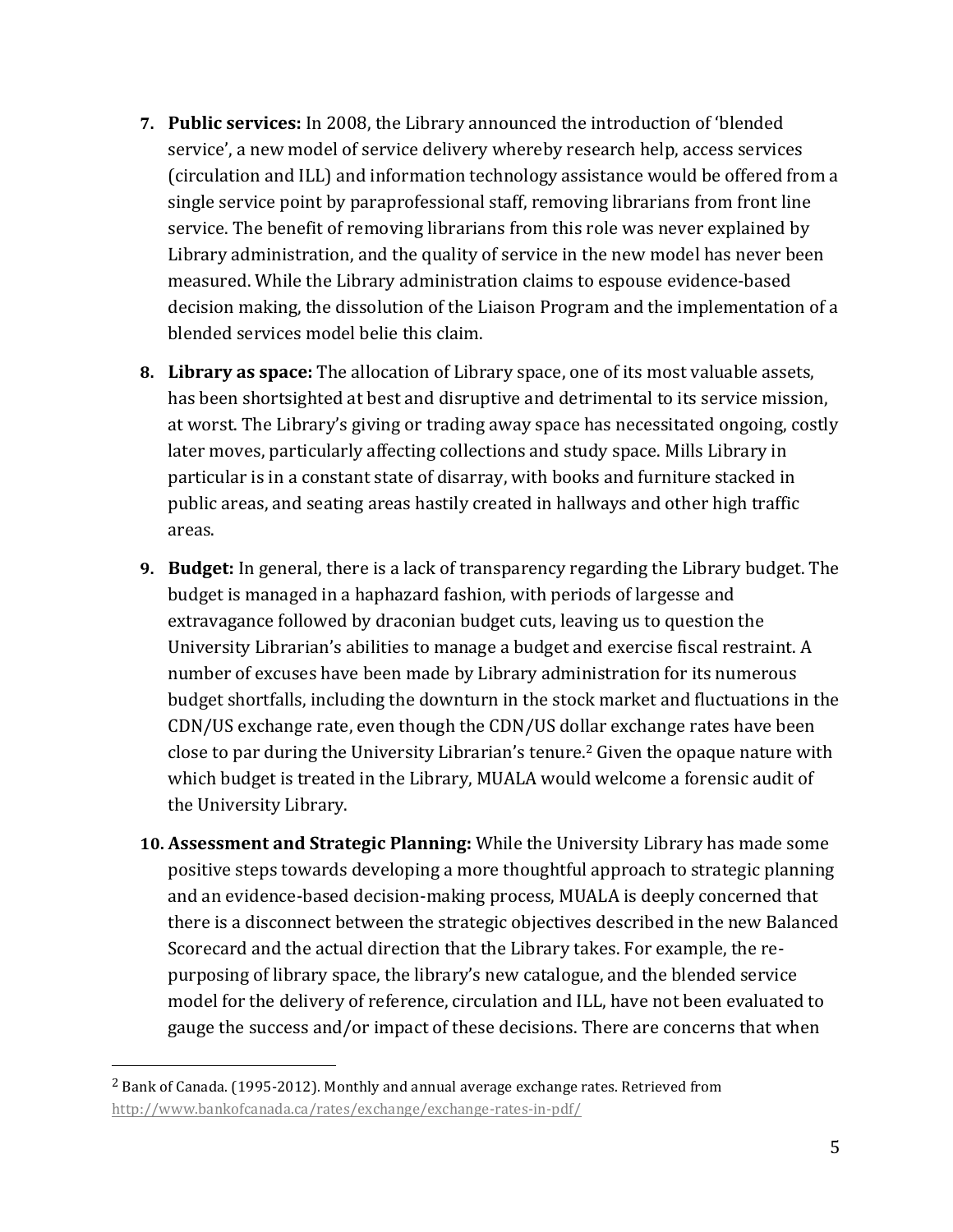monitoring the University Library's progress towards meeting its goals, problems and concerns raised by staff are ignored and glossed over so that only a very positive report is given. As a result, staff are disillusioned by the strategic planning and scorecard process, believing it to be mainly a public relations exercise.

In recent weeks, we have learned that the University Librarian will be departing McMaster University at the end of the current academic year. We look forward to a fresh start with a new University Librarian. Our expectation in going forward is that the new administration will—as espoused in the University's mission statement—"value integrity, quality, inclusiveness and teamwork in everything we do."<sup>3</sup> Under the present University Librarian, we believe that these qualities have been neglected. We hope that we may soon participate in yet another, more positive, transformation of the Library that manages to incorporate these values even as we continue our commitment to "creativity, innovation and excellence" in serving the students, faculty and staff of McMaster University and the wider community. We look forward to an administration that genuinely supports open communication, transparency, collaboration and collegiality.

 

 $3$  McMaster University. Office of Public Relations. (2012). Fast facts: Mission & vision. Inspiring innovation & discovery. Retrieved from http://www.mcmaster.ca/opr/html/opr/fast\_facts/main/mission.html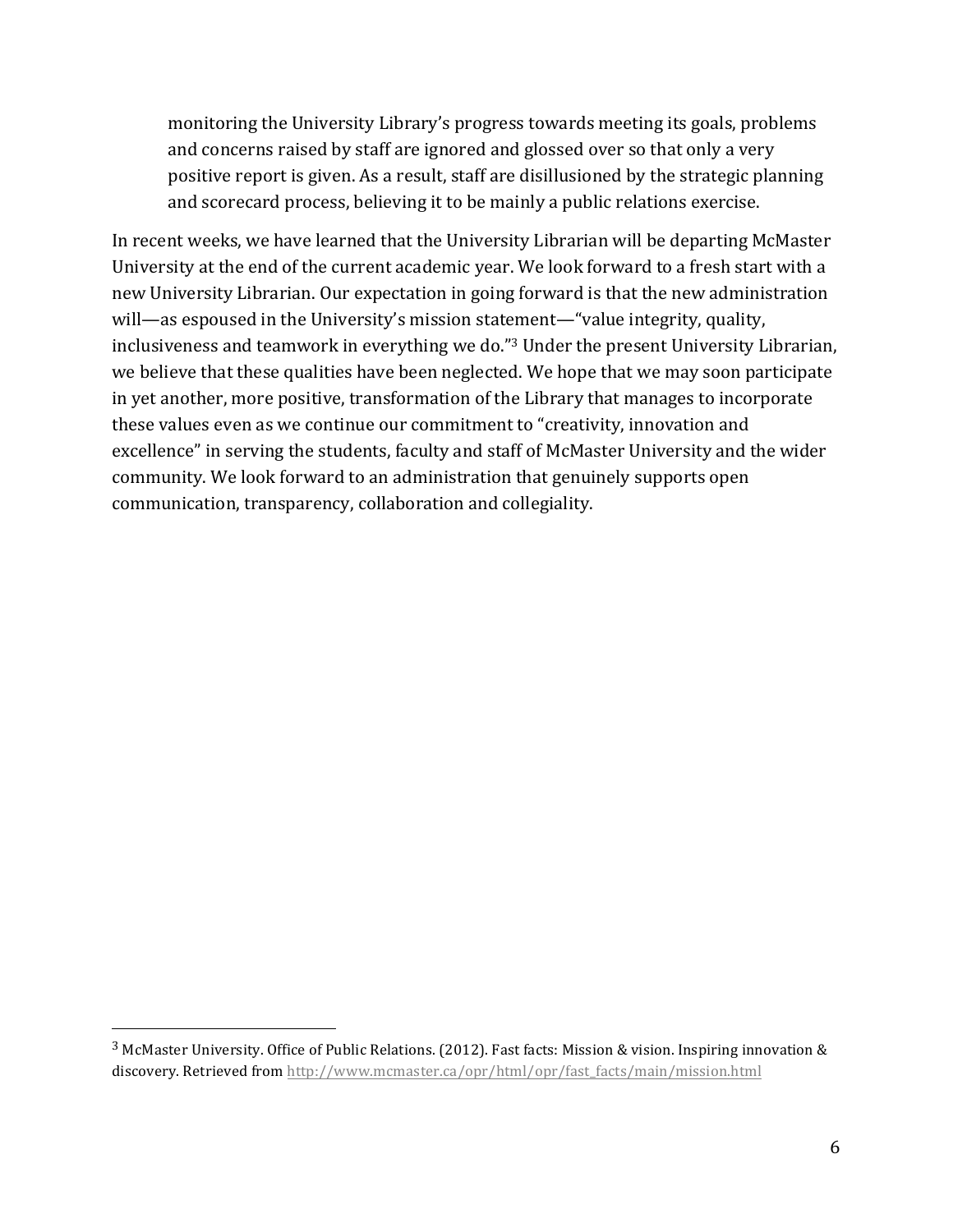## FULL REPORT

MUALA has reluctantly decided to participate in the University Library Review convened by the President and Provost. Our reluctance is rooted in the fact that none of MUALA's recommendations for Review Team appointees were accepted, nor were our concerns over the selection of the Team memberships adequately addressed. With all due respect to the Review Team Members, five of the seven reviewers have close affiliations with the University Librarian. As such, it is possible that these members could be perceived as favouring positions put forward by the University Librarian at the expense of other points of view.

Despite these reservations, we have decided that we must make a submission to the Review. Realizing that the Library's achievements of recent years will be provided to the Review from other sources, our submission will focus on our concerns about the way in which the Library has been managed over the past six years. While we realize that the Review is of the Library and not the University Librarian, we also recognize that the University Librarian has gone to great lengths to fashion the Library in his own image. In fact, in many ways, the Library has become synonymous with the University Librarian. Therefore, many of our concerns focus on the University Librarian.

## RELATIONS WITH LIBRARIANS

Over the course of the University Librarian's tenure, relations between Library administration and librarians have effectively come to a halt. This relationship, poorly managed by Library and university administration, led to not only a unanimous vote of no confidence in the University Librarian, but to the librarians taking the drastic measure of separating from the faculty association and forming a union in response to what was happening mainly in the University Library, and was an action of last resort.

McMaster librarians have undertaken two studies that attempt to address the many issues in the work environment. A 2009 study, *Defining the Healthy Organization* (Appendix 2), was done as a part of the Balanced Scorecard initiative, "Nurture a Healthy, Dynamic and Collaborative Organization", which brought to light issues around common purpose, communication, inclusion, and job satisfaction. The second study, based on an ARL library survey for reviewing library directors, *MUALA Review of McMaster University Librarian Five-Year Term 2006-2011* (Appendix 1), addressed four areas: leadership, communication, administration, and effectiveness.

Both studies demonstrate that McMaster University Library suffers from a culture of fear and intimidation, poor communication between management and staff, inequity in treatment of employees and staff groups, and extremely low morale. Further, the reports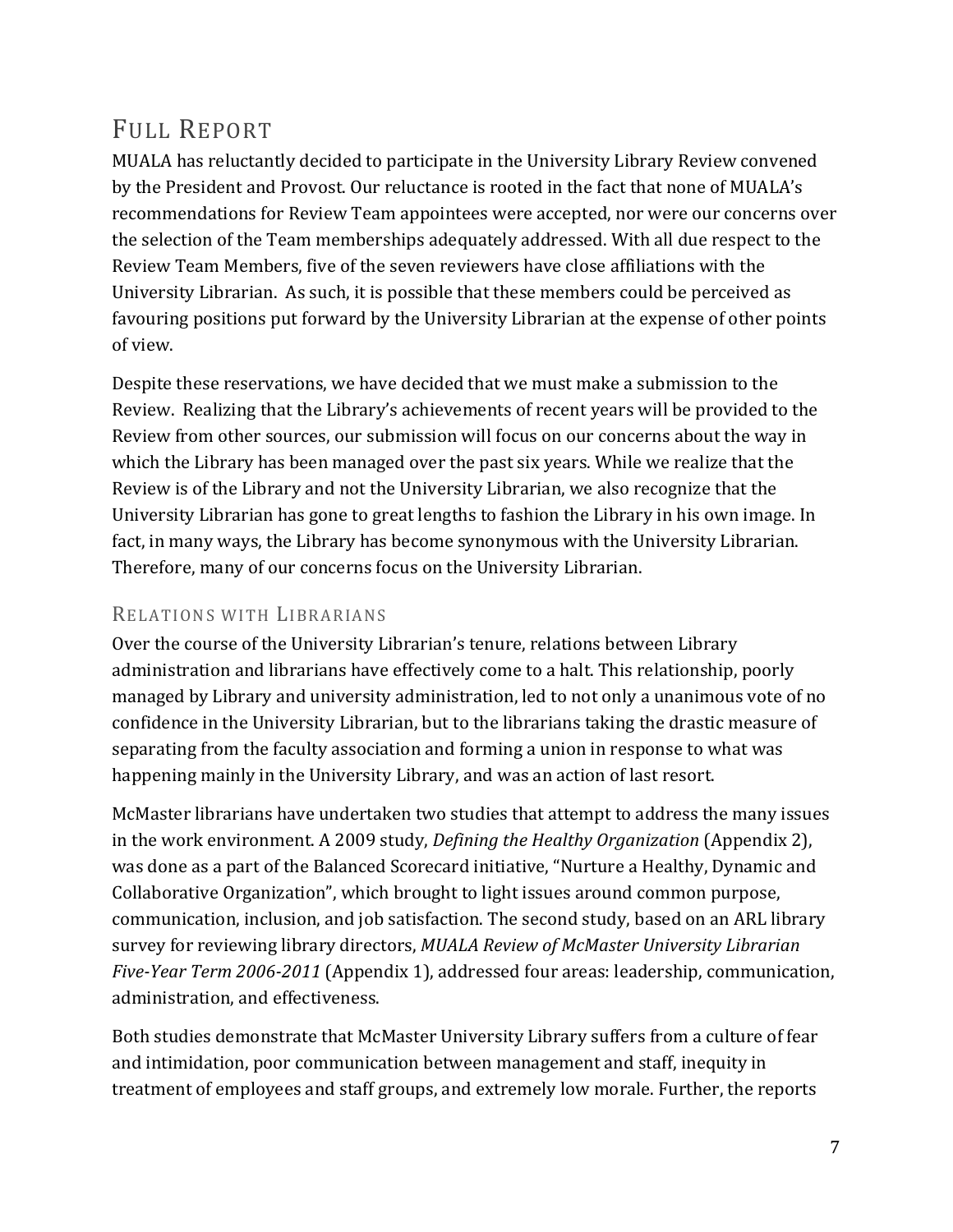indicate that the University Library is managed like a "one-man show" where poor decisions are made due to lack of consultation with staff.

## **STAFFING**

MUALA would like to reiterate its statement below on the recent increase in postdoctoral fellows in the McMaster Library:

In the midst of repeated restructuring the Library and the recent cuts to librarian numbers through a drastic reduction in the salary budget, such position and posting descriptions recognize the value of librarian work, but not of librarians. As a result, it is difficult to countenance the seeming replacement of librarians with postdoctoral fellows.

Given MUALA's responsibility of promoting the welfare of academic librarians employed at the university, MUALA views this as yet another symptom of the erosion of the role of academic librarians on campus, and condemns these actions by the University Library administration.

Furthermore, MUALA is not opposed to working alongside postdoctoral fellows. In fact, possible collaborations and sharing of experiences strengthen the Library, and the university. However, systematically replacing librarians with postdoctoral fellows is detrimental not only to the Library, and the university, but also the entirety of the academic community.

While the number of postdoctoral fellows in the University Library continues to increase, librarian employment in the University Library could be likened to a revolving door. Positions are created and then filled temporarily (e.g., Digital Experience Librarian, Immersive Learning Librarian, GIS Librarian), declared redundant (e.g., Strategic Initiatives Librarian, Scholarly Communication Librarian), or sometimes not filled at all (e.g., Business Fluencies Librarian, Media Fluencies Librarian). Librarians who resign or take leaves are not replaced, leaving service needs unmet and resulting in a loss of knowledge and expertise.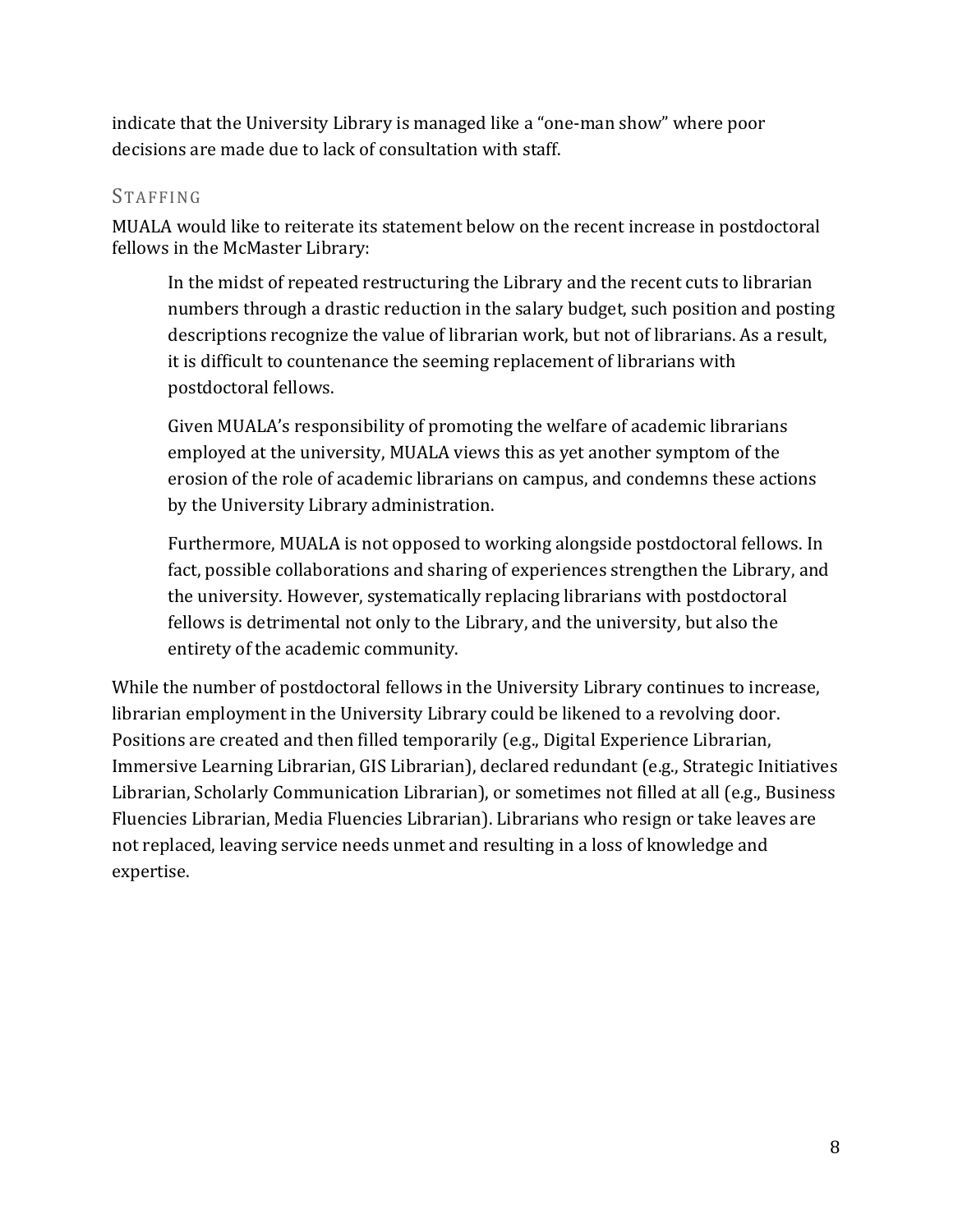The following is a summary of changes to librarian staffing since 2006:

#### **Hires:**

8 librarians

### **Reductions:**

Voluntary separation packages – 8 librarians Redundancies – 2 librarians Resignations – 6 librarians *Total Reductions – 16 librarians*

= NET loss of 8 librarian positions

The impact of the loss of librarians at the University Library has also had an impact on services provided in the Health Sciences Library. Librarians in the Health Sciences Library now find it difficult to refer students to librarians in the University Library since these latter no longer have designated subject or liaison areas. There has been a loss of expertise for specialized support  $&$  searching, e.g., patent searching, help with maps. Finally, joint programs such as Medical Radiation Science are no longer equally supported by the University Library.

Not only have librarian positions been lost, but also the roles of librarians within the University Library have changed: only two positions remain that involve the supervision of Library staff, and one additional position exists that includes the supervision of students. The result is that management as a means for career advancement no longer exists for librarians. The heads of services positions in Mills, Thode and Innis libraries, formerly occupied by librarians, are now held by members of The Management Group (TMG), none of whom holds an MLIS and some of whom don't hold a library technician's diploma. The position of Director of Maps, GIS and Data, formerly a librarian position, is now held on an interim basis by a postdoctoral fellow with no managerial experience and no experience working in libraries.

For several years now, librarians have not been encouraged or supported to pursue professional development opportunities related to management or leadership, such as the ARL's Leadership and Management Skills Institutes or the Northern Exposure to Leadership program. The dismissal of the Scholarly Communication Librarian in 2009, one week before she was to begin a board-approved twelve-month research leave, was decried by the McMaster University Faculty Association Executive in a letter to McMaster's President,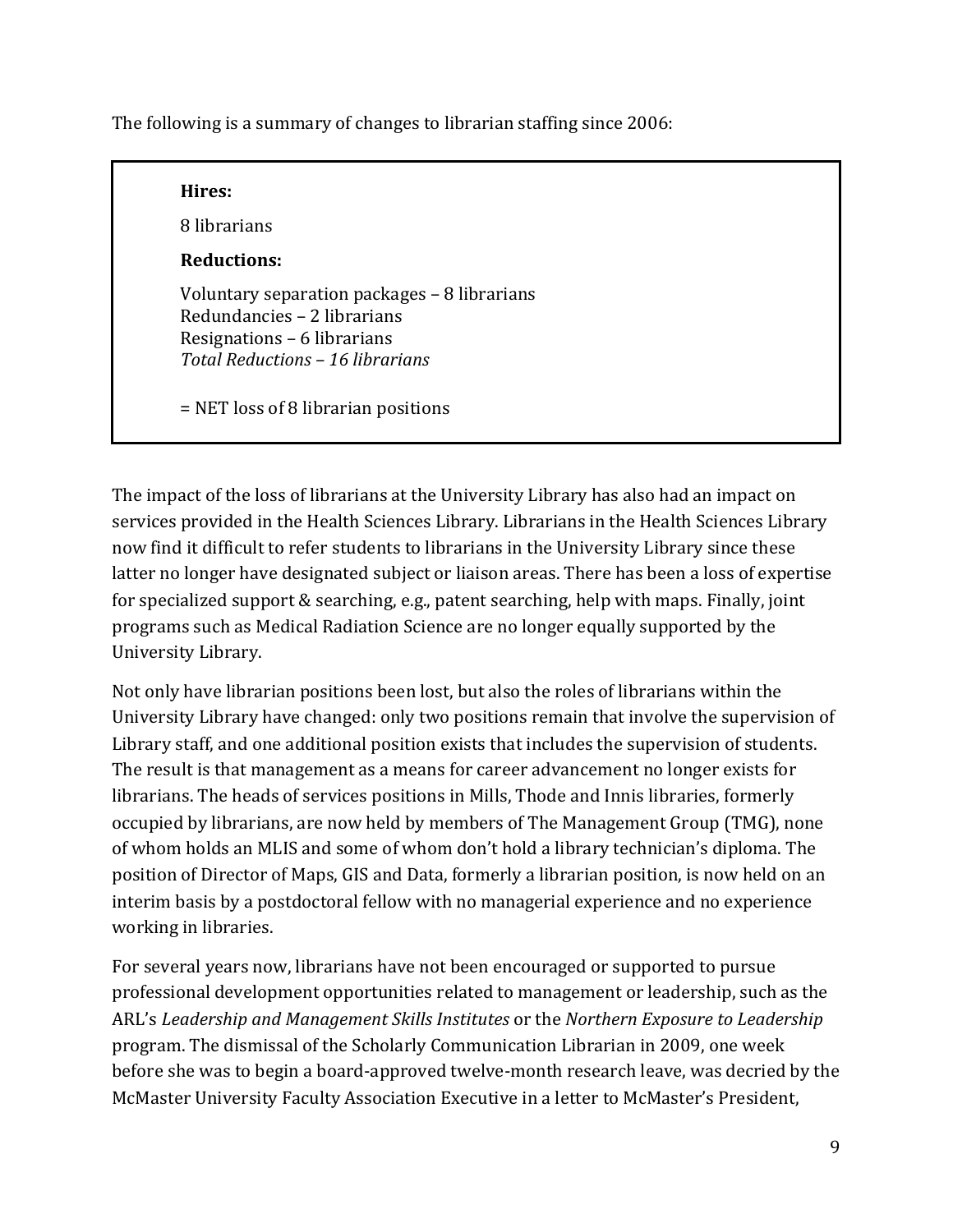Provost and Chair of the Board, declaring the "nature of the termination to be outrageous and the decision itself ill considered".<sup>4</sup> This egregious action has effectively discouraged librarians from applying for the research leaves to which they are entitled, and has amplified the schism between librarians and the Library administration.

## COLLECTIONS

The University Library collection supports research and teaching in the Humanities, Social Sciences, Business, Sciences, and Engineering. Forty-two academic departments and programs designate a faculty member to serve as liaison to the Library. Until 2011, and the dissolution of the Library's liaison program, each department was also matched with a librarian who worked with the department to deliver instruction, guide collection decisions, communicate Library initiatives, and hear faculty concerns. Although we maintain good relations with individual faculty members, systematic two-way communication has largely fallen by the wayside. McMaster University Library librarians are no longer closely tied to the departments, and have lost the staff who would inform the Library of changes in curriculum and research interests.

In the spring of 2010, the professional complement within Collections was reduced from three librarians (the AUL Collections, Collections Services Librarian, and E-Resources Librarian) to one and a half, with the AUL Collections taking on significant responsibilities in Archives and Research Collections, and responsibilities for purchased collections consolidated onto a single librarian. Librarians in the Business school continue to actively manage online and physical collections for that faculty, but this is now the exception. The loss of broad expertise and outreach, particularly in the sciences and engineering, threatens to make Library services increasingly marginal to faculty in these departments.

Monographs are selected by the faculty liaisons from emailed lists of new publications. Until 2011, librarian liaisons assisted with selection when the faculty neglected this task, to ensure that all subjects were at least minimally covered. Short-term e-book loans provide some current content for missing areas.

## ARCHIVES AND RESEARCH COLLECTIONS

 

The recent *Organizational Review* of the Library's Division of Archives and Research Collections by Dr. Ken Cruikshank (Professor, Department of History) and Vivian Lewis (AUL, Organizational Development) raised many issues supported by MUALA, including concerns about staffing levels and storage space. Of perhaps even greater concern to the

 $4$  McMaster University Faculty Association (MUFA). (2009). Librarian dismissals. Retrieved from http://www.mcmaster.ca/mufa/LibrarianDismissal2009.pdf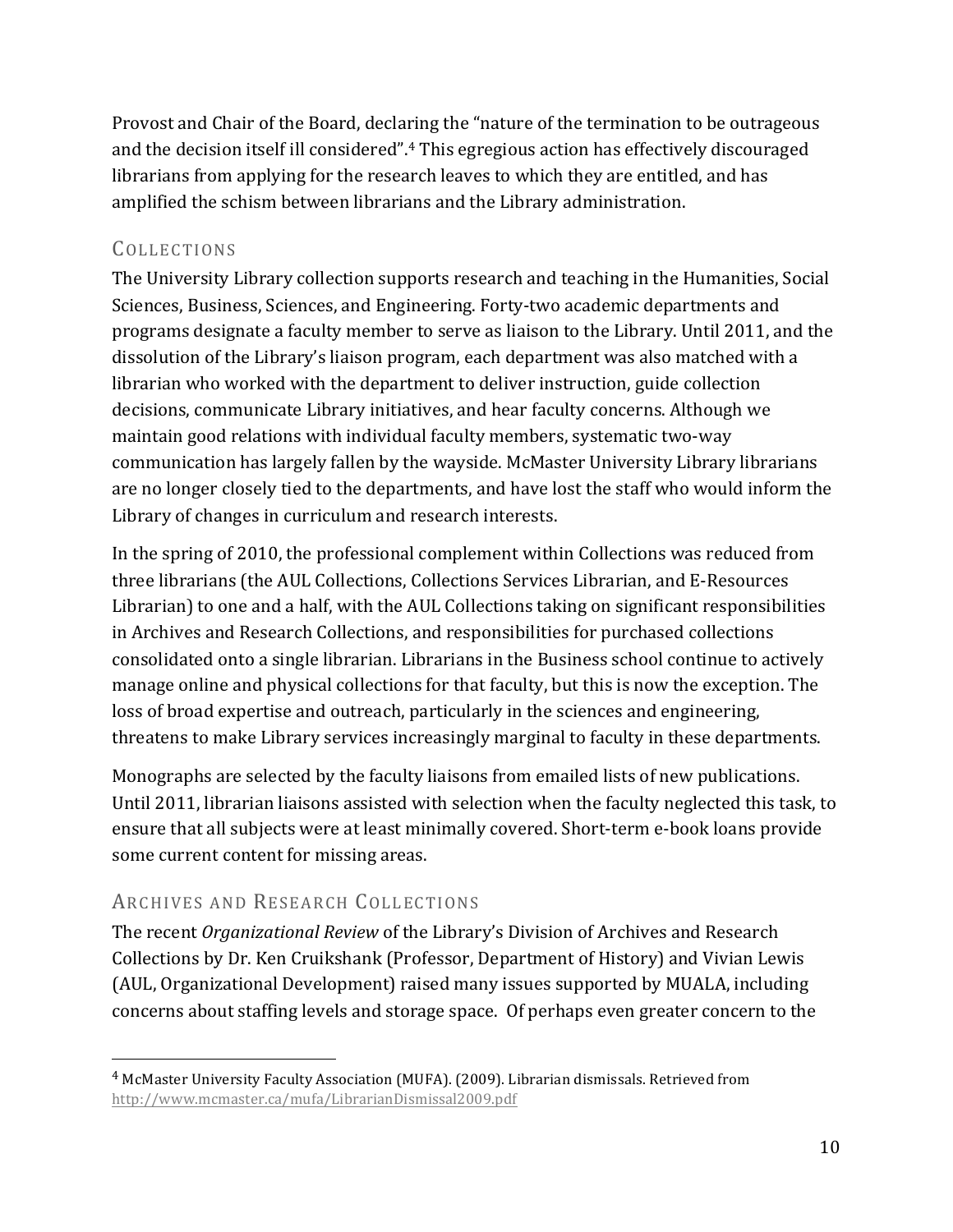Librarians is the fact that the Library, on two occasions since  $2010$ , has entered into agreements that may bring embarrassment to the University. In both cases, the situation may have been avoided if the librarians with expertise in the respective areas had been adequately consulted.

For confidentiality reasons, the details of the two cases cannot be provided here, but in one instance, the Library (or the University, acting on advice from the Library) accepted a collection as a donation on terms that contradict accepted professional standards. In the second instance, the Library engaged with an outsourcing company that has resulted in what we would describe as an inferior digital product, a product that is being promoted by the Library. In the past, when consultations with librarians were the norm, it may have been possible to ensure that the donation agreement did not contain elements that contravene professional standards, and that the digitization project was undertaken with more attention to accepted practices.

It would be nice to say that these occurrences were isolated incidents, but the University Library—and in particular, the University Librarian—frequently acts in a cavalier manner with little or no regard for the long-term consequences of the actions taken. It is hoped that consultations with librarians will resume in the immediate future to help prevent such potentially embarrassing situations from occurring again.

## INFORMATION LITERACY INSTRUCTION

According to its mission statement, "the University Library advances teaching, learning and research at McMaster by: teaching students to be successful, ethical information seekers..."<sup>5</sup> In fact however, the lack of staff and resources means the University Library can offer little in terms of programmatic support to students.

In 2007, the Library instituted a Library Liaison program that paired librarians with departments, programs and campus and community partners.<sup>6</sup> In our opinion, the Liaison program was highly successful, resulting in a strengthening of partnerships between librarians and faculty, as evidenced by a significant increase in information literacy instruction classes  $(399 \text{ classes in } 2008/09; 389 \text{ classes in } 2009/10; 481 \text{ classes in}$  $2010/11$ ) and one-on-one consultations between librarians and students  $(100)$ consultations in 2008/09; 146 consultations in 2009/10; 509 consultations in 2009/10). Despite these successes, the Liaison program was disbanded in 2011. According to

 <sup>5</sup> McMaster University Library. (c.2011). Mission, planning documents and reports. Retrieved from http://library.mcmaster.ca/mission

 $6$  McMaster University Library. (2008). Liaison program pairs librarians with faculty. Retrieved from http://library.mcmaster.ca/news/2940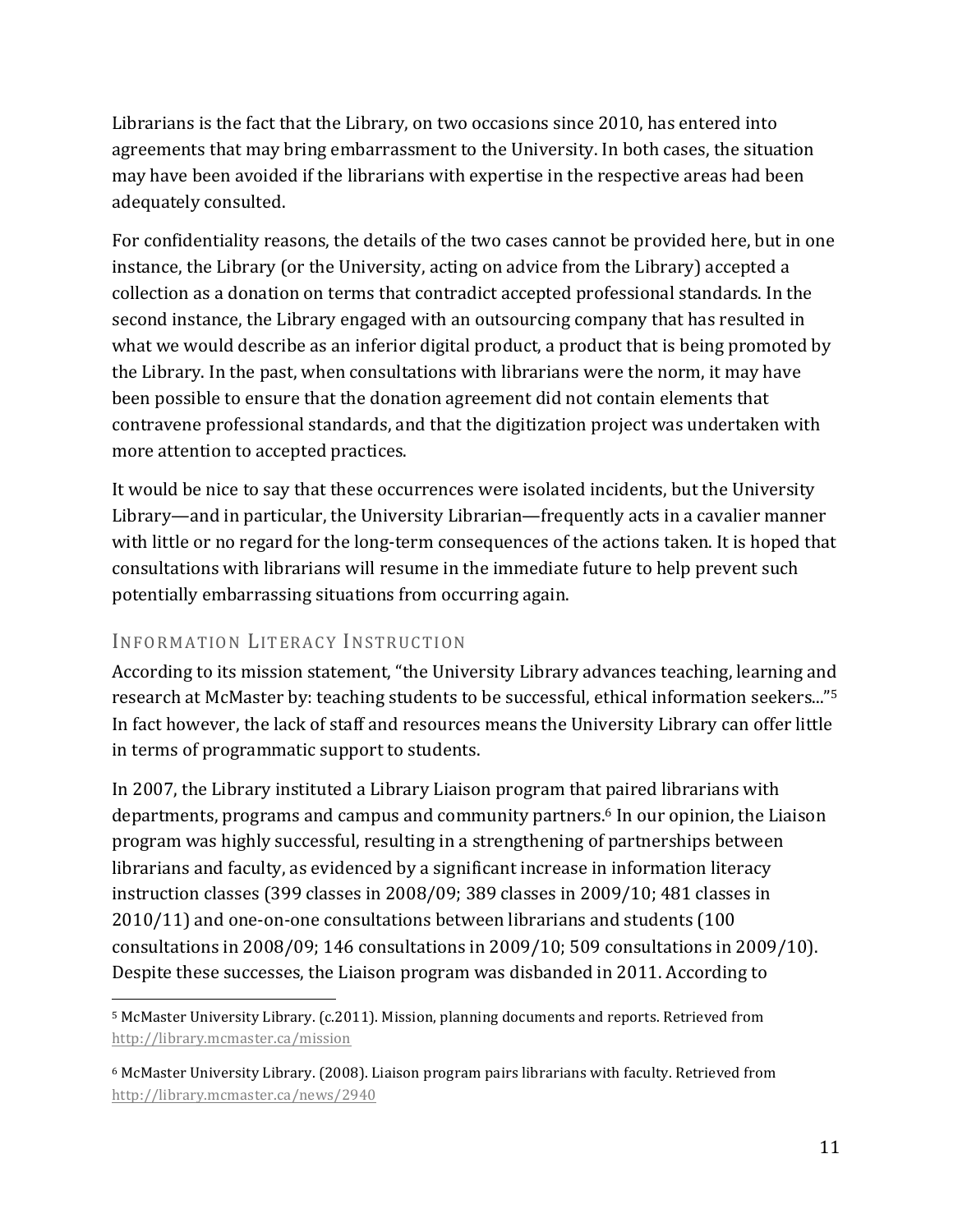Trzeciak, "due to budgetary realities, we no longer have the staffing resources required to assign librarians to specific departments, thus making the Liaison Program unscalable and unsustainable over the long term."7

It should be noted that despite the University Librarian's assertion that the program was being cut because it is "resource intensive" and "unscalable and unsustainable", this model continues to be supported in a few specific areas: the faculty of Business benefits from the services of two full-time librarians, one serving the undergraduate population and the other providing support to MBA students, and the Science Fluencies Librarian is integrated into the Integrated Science (iSci) program, an elite program with a small enrolment of approximately 140 students. In contrast, the instruction needs of students and faculty in the Humanities and Social Sciences are met by only four librarians, each of whom who has another primary role in the Library, with instruction being but one of their position responsibilities. The Faculties of Engineering and Science, with an enrollment of 11,953 FTE in 2011-2012<sup>8</sup>, are served by one librarian, who devotes much of his time to the iSci program.

The result is uneven support for students and faculty across campus, and a lack of subject expertise among the librarians. Requests for instruction are met on a first-come firstserved basis. This reactive model deviates from the collaborative, curriculum-integrated model identified as a best practice for information literacy instruction established by the Association of College and Research Libraries<sup>9</sup> and will almost certainly have a negative impact on the information literacy skills of McMaster students.

One solution to this problem was a hasty creation, over the summer of 2011, of a series of generic online modules that cover basic information literacy skills. These modules were originally envisioned by the Blended Learning Task Force (a team comprised of instruction librarians and Library staff) to be supported by a librarian in-class, in the true sense of blended learning.<sup>10</sup> In practice, however, the Library administration has made clear that

 

<sup>9</sup> Association of College and Research Libraries. Institute for Information Literacy. (2003, 2012). Characteristics of programs of information literacy that illustrate best practices: A guideline. Retrieved from http://www.ala.org/acrl/standards/characteristics

 $10$  McMaster University Library. Blended Learning Task Force. (2011). Report and recommendations. Retrieved from http://online.blog.lib.mcmaster.ca/files/2011/04/BLTF-Recommendations-April-9-2011-1.pdf

<sup>7</sup> McMaster University Library. (2011, August 30). Changes to liaison / instruction in the University Library: A message from the University Librarian. Retrieved from http://library.mcmaster.ca/news/8848

<sup>&</sup>lt;sup>8</sup> McMaster University. Office of Institutional Research and Analysis. (2012). University statistics. Retrieved from http://www.mcmaster.ca/avpira/universitystatistics.html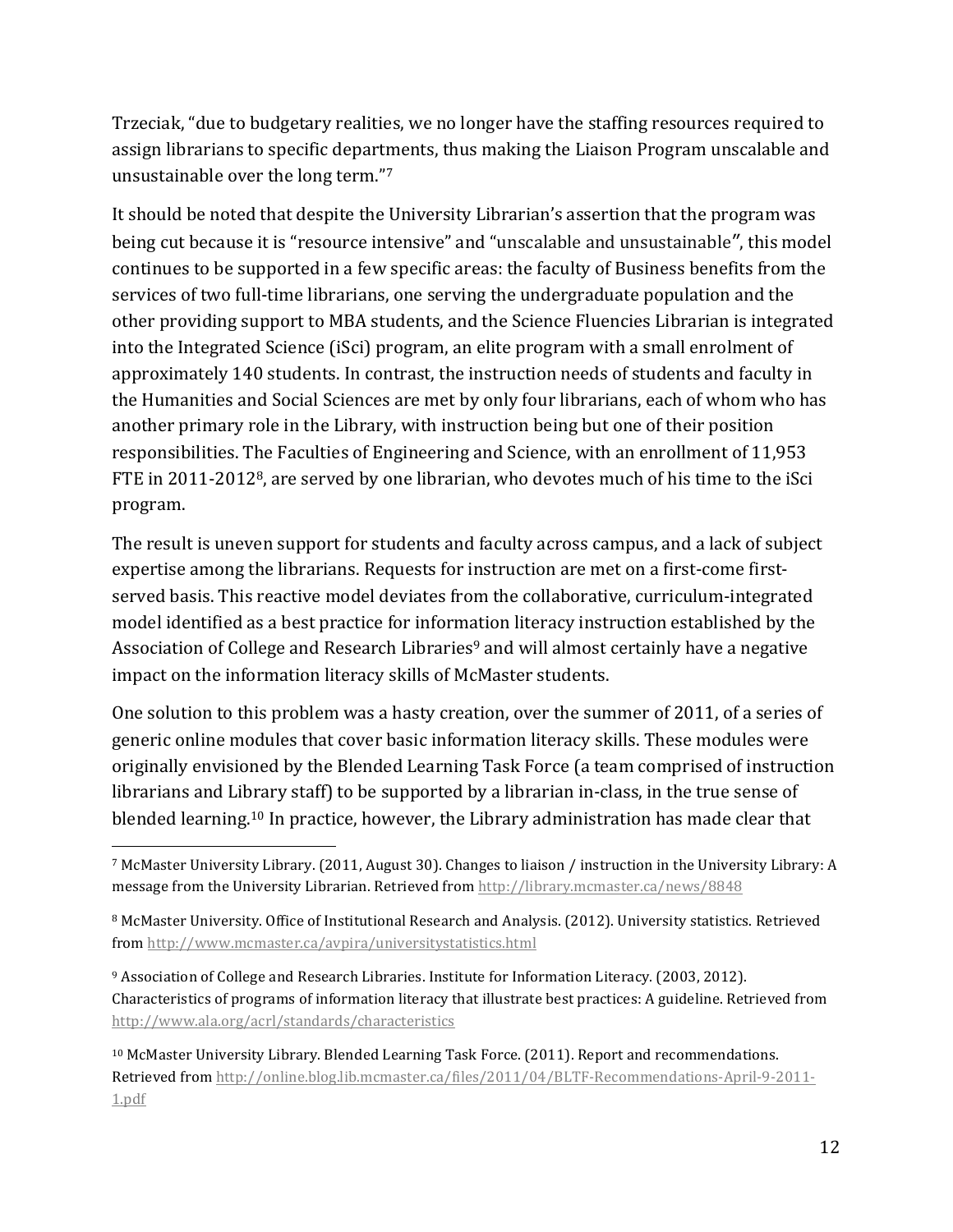these modules will not be supported with in-person information literacy instruction provided by a librarian.

## PUBLIC SERVICES (REFERENCE, CIRCULATION AND INTERLIBRARY LOAN)

In the spring of 2008, the University Librarian announced that the McMaster University Library would introduce 'blended service', "a new model of service delivery whereby research help, access services and information technology assistance would be offered from a single service point. ...A blended service training team was established, and was responsible for:

- Developing a curriculum and training materials appropriate for new staff and for existing staff members moving into blended service desk positions
- Scheduling sessions and booking rooms
- Providing sessions in a timely, coordinated way
- Publicizing the schedule of sessions via a blog (see http://blended.blog.lib.mcmaster.ca)
- Seeking ongoing feedback from staff regarding usefulness of sessions and areas for more training.

All existing Access Services' staff members from the three university libraries were expected to participate in the training."<sup>11</sup>

The blended services initiative has been costly in terms of increases to staff pay grades and staff time needed to prepare and participate in the training program. The benefit of moving librarians out of front line service was never explained by Library administration, and the quality of service in the new model has never been measured. While the Library administration claims to espouse evidence-based decision making, the dissolution of the Liaison Program and the implementation of a blended services model belie this.

## LIBRARY AS SPACE

 

The allocation of Library space, one of its most valuable assets, has been shortsighted at best and disruptive and detrimental to its service mission, at worst. The Library's giving or trading away space has necessitated ongoing, costly later moves, particularly affecting collections and study space. Mills Library in particular is in a constant state of disarray, with books and furniture stacked in public areas, and seating areas hastily created in hallways and other high traffic areas.

<sup>&</sup>lt;sup>11</sup> McMaster University Library Blended Services Training Team. (2009). McMaster University Library blended services training 2008-09. Report and recommendations. Retrieved from http://blended.blog.lib.mcmaster.ca/files/2008/10/blended-services-training-report.pdf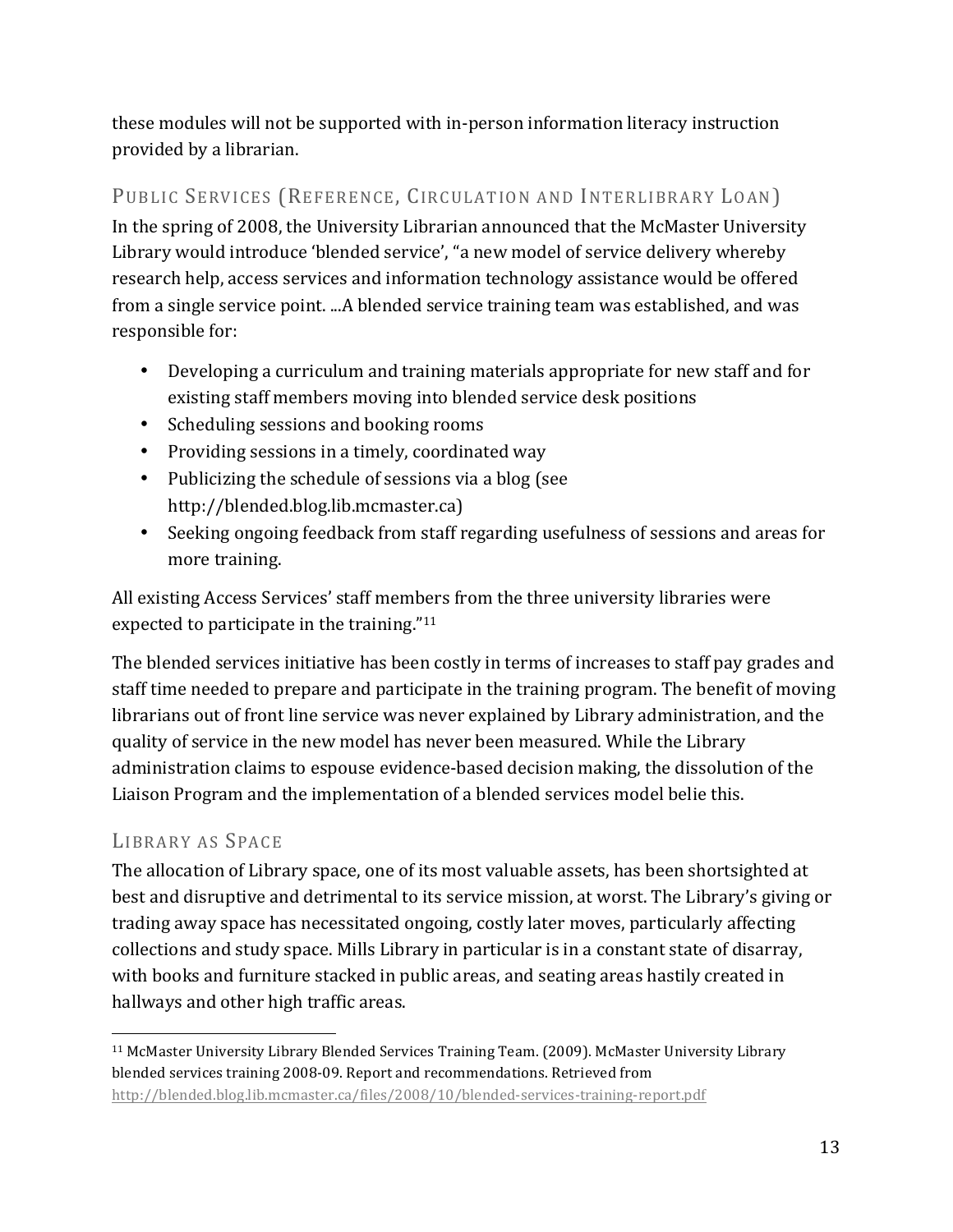The University Library, or perhaps more accurately, the University Librarian, has strong ties with the Faculty of Humanities, as well some departments and programs on campus, including the Centre for Leadership in Learning (CLL), the School of Geography and Earth Sciences, and the iSci program. The result of many of these relationships has been the physical integration of the Lyons New Media Centre, formerly housed in the Faculty of Humanities, the CLL and the iSci program into the University Library. Each has been given large amounts of space—entire floors even—in the Library, at the expense of space for study and collections, and at the expense of the larger campus community. Recent additions to the first floor of Mills Library, The Sherman Centre for Digital Scholarship and the Bertrand Russell Centre, commandeer prime, visible real estate while restricting access to a limited few. We detail a few specific examples of these space allocations below.

#### ISCI IN THODE LIBRARY

 

In 2009, the bulk of the third floor of H.G. Thode Science and Engineering Library was given to a small program in the Faculty of Science, called iSci or Integrated Science. At capacity, this program will have an enrolment of 240 students; current enrolment stands at approximately 100 students.<sup>12</sup> In 2011-2012, with general student study space at a premium, and student council demanding the University provide more study space, $^{13}$  much of the print journal collection was moved from the second floor of the Thode Library into closed storage to make room for a floor of quiet study.

#### THE CENTRE FOR LEADERSHIP IN LEARNING IN MILLS LIBRARY

The fifth floor of Mills Memorial Library contains a large area that is separate from the general Library space. Until 2010-2011, this space housed much of the Library staff working in Mills. In a significant move, the entire area was emptied in 2011 in order for the space to be used by a unit distinct and separate from the University Library, the Centre for Leadership in Learning. Of the entire working area that once housed two Library departments, now only two librarians have offices. While we acknowledge that the physical integration of a teaching support services unit into the Library could result in stronger partnerships and the offering of joint programs of benefit to the campus, in reality, it has had little or no tangible impact on Library programs and services to date.

<sup>&</sup>lt;sup>12</sup> McMaster University. Faculty of Science. Integrated Science Program. (2012). Admission requirements. Retrieved from http://www.science.mcmaster.ca/isci/prospective-students/admission-requirements

 $13$  The Silhouette. (2011). Campus capacity: Bursting at the seams. Retrieved from http://www.thesil.ca/?p=716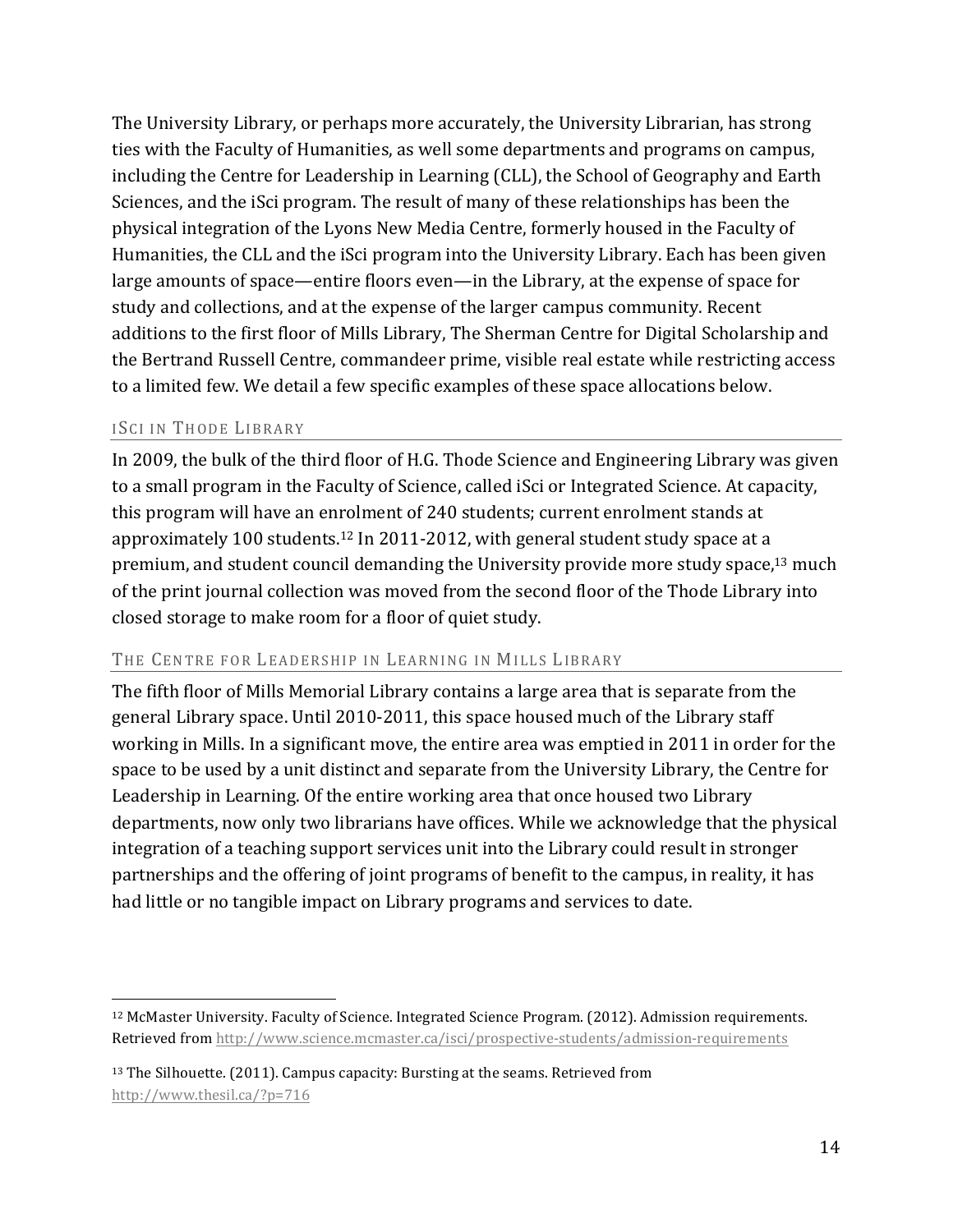#### THE MCMASTER HEALTH FORUM DIALOGUESPACE IN MILLS LIBRARY

Adjacent to the Lyons New Media Centre on the fourth floor of Mills Library is a large, welllit conference room that is the home of the McMaster Health Forum's DialogueSpace. This room (used for 15 events in 2011)<sup>14</sup> is solely used by the Health Forum, and is not shared with the Library, leaving this space underused. It should be noted that the McMaster Health Forum has no affiliation with the University Library, and the rationale for devoting Library space to this organization, at the expense of Library use, has never been made explicit.

#### BUDGET

In general, there is a lack of transparency regarding the Library budget. The budget is managed in a haphazard fashion, with periods of largesse and extravagance followed by draconian budget cuts, leaving us to question the University Librarian's abilities to manage a budget and to exercise fiscal restraint. As a case in point, in March 2009, the Library was a Cum Laude sponsor of the ACRL Virtual Conference, contributing between \$15,000-\$19,999 US, the only academic institution to contribute to the conference on the same level as large, for-profit vendors such as EBSCO, Elsevier, ProQuest and Thomson-Reuters.<sup>15</sup> During this same period however, a significant deficit was announced. A voluntary separation package was offered to librarians and managers, and one month later, two librarian positions were declared redundant. In an e-mail issued on Friday, April 24, 2009, to Library staff, announcing the firing of Donna Millard and Barb McDonald, the University Librarian stated: "At this time I feel no further staff reductions will need to be made, and that we can put this salary budget reduction initiative behind us." $16$  However, since that announcement, staff reduction through voluntary separation packages and attrition has been consistently invoked as a strategy to attempt to manage the Library budget.

One justification offered by the Library administration for these numerous budget shortfalls has been the downturn in the stock market and fluctuations in the CDN/US exchange rate. In fact, CDN/US dollar exchange rates have been close to par during the University Librarian's tenure.<sup>17</sup> Travel or conference funding (for those who are able to

 <sup>14</sup> McMaster Health Forum. (2012). Events. Retrieved from

http://www.mcmasterhealthforum.org/index.php/about-us/our-work/events

<sup>&</sup>lt;sup>15</sup> Association of College and Research Libraries. (2009). ACRL footnotes - preview issue. Retrieved from http://www.nxtbook.com/nxtbooks/customnews/acrl09\_preview/index.php?startid=6

<sup>&</sup>lt;sup>16</sup> McMaster University Faculty Association (MUFA). (2009). Librarian dismissals. Retrieved from http://www.mcmaster.ca/mufa/LibrarianDismissal2009.pdf

<sup>&</sup>lt;sup>17</sup> Bank of Canada. (1995-2012). Monthly and annual average exchange rates. http://www.bankofcanada.ca/rates/exchange/exchange-rates-in-pdf/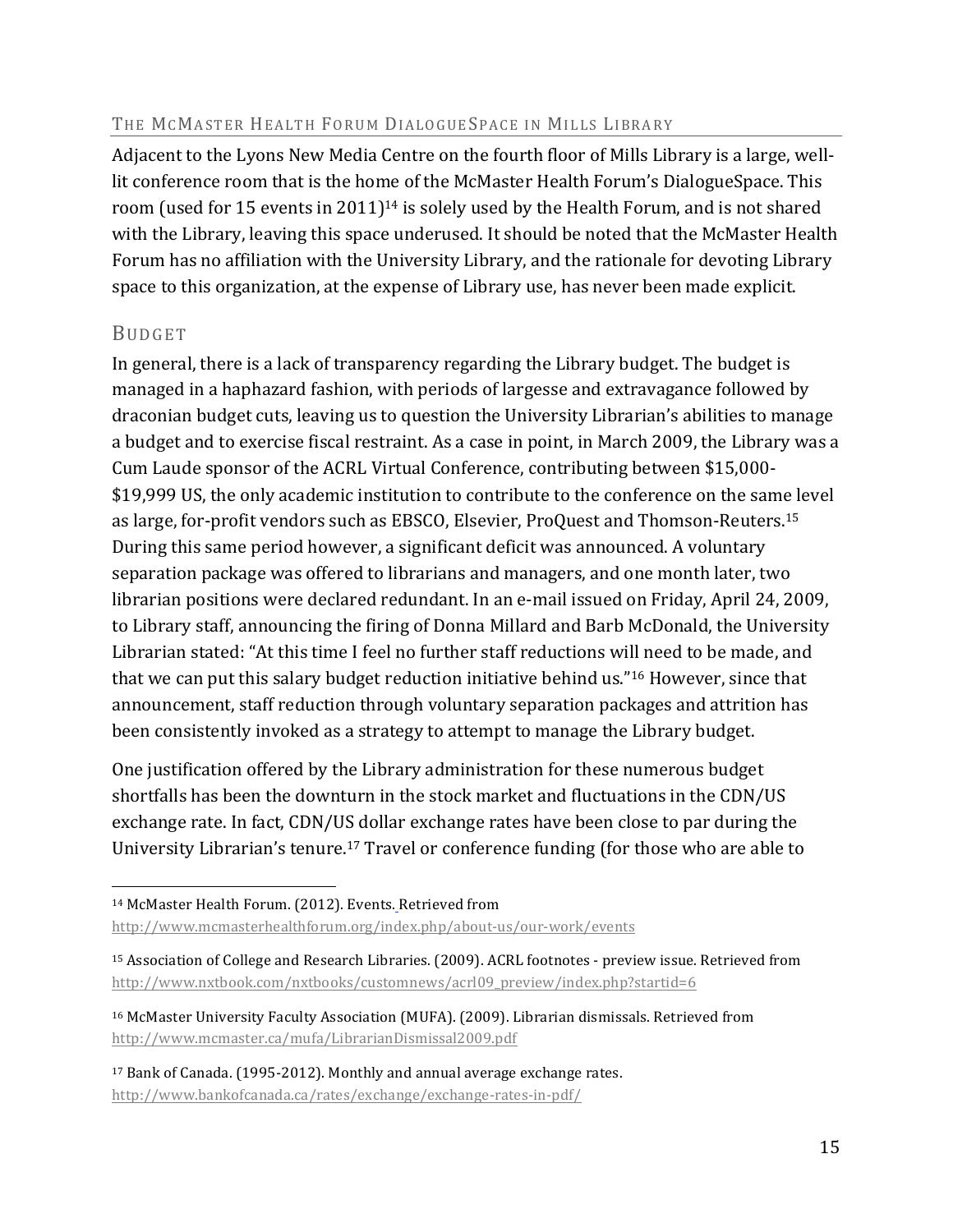secure it) is not subject to any assessment of return on investment. MUALA does not understand why after a series of dismissals, involuntary separations and resignations there never seems to be a budget surplus, or at least none that is communicated to Library staff. Library staff can never be certain whether or not the budget is balanced, making the end of each fiscal year a period of considerable stress, and each new deficit announcement an unwelcome–but not unexpected–surprise. Given the opaque nature with which the budget is treated in the Library, MUALA would welcome a forensic audit of the University Library.

### ASSESSMENT AND STRATEGIC PLANNING

 

The University Library has made some positive steps towards developing a more thoughtful approach to strategic planning and an evidence-based decision-making process. It has adopted the Balanced Scorecard approach to strategic planning and performance management, which we acknowledge is an improvement over past practice. MUALA is deeply concerned however, that there is a disconnect between the strategic objectives described in the Scorecard<sup>18</sup> and the actual direction that the Library takes. For example, one strategic objective states that the Library will "create world class teaching and learning spaces". In recent years we have seen prime student study space re-purposed for external think tanks and elite programs (see *Library as Space* for examples). Another strategic initiative states that the Library will "improve discovery and access to scholarly resources" when in practice the Library's new catalogue system lags behind many other universities' in terms of ease-of-use, clarity, and functionality. A third strategic initiative states that the Library will "strive for exemplary service that is responsive to user needs". The Library moved to a "blended service" model, removing professional librarians from the research help desks and replacing them with circulation staff that completed an in-house training program. It would be difficult to describe this as "exemplary" service. What is most disconcerting is that in all these cases, there has been no effort made to gauge the success and/or impact of these decisions.

In addition, there are concerns that when monitoring the University Library's progress towards meeting its goals (i.e., monitoring progress of strategic initiatives), problems and concerns raised by staff are ignored and glossed over so that only a very positive report is given. As a result, staff have become disillusioned by the strategic planning and Scorecard process, believing it to be mainly a public relations exercise.

<sup>&</sup>lt;sup>18</sup> McMaster University Library. (2011). Library Scorecard: strategic objectives, measures & initiatives 2011/2012 (revised February 22, 2012). Retrieved from http://library.mcmaster.ca/library-scorecard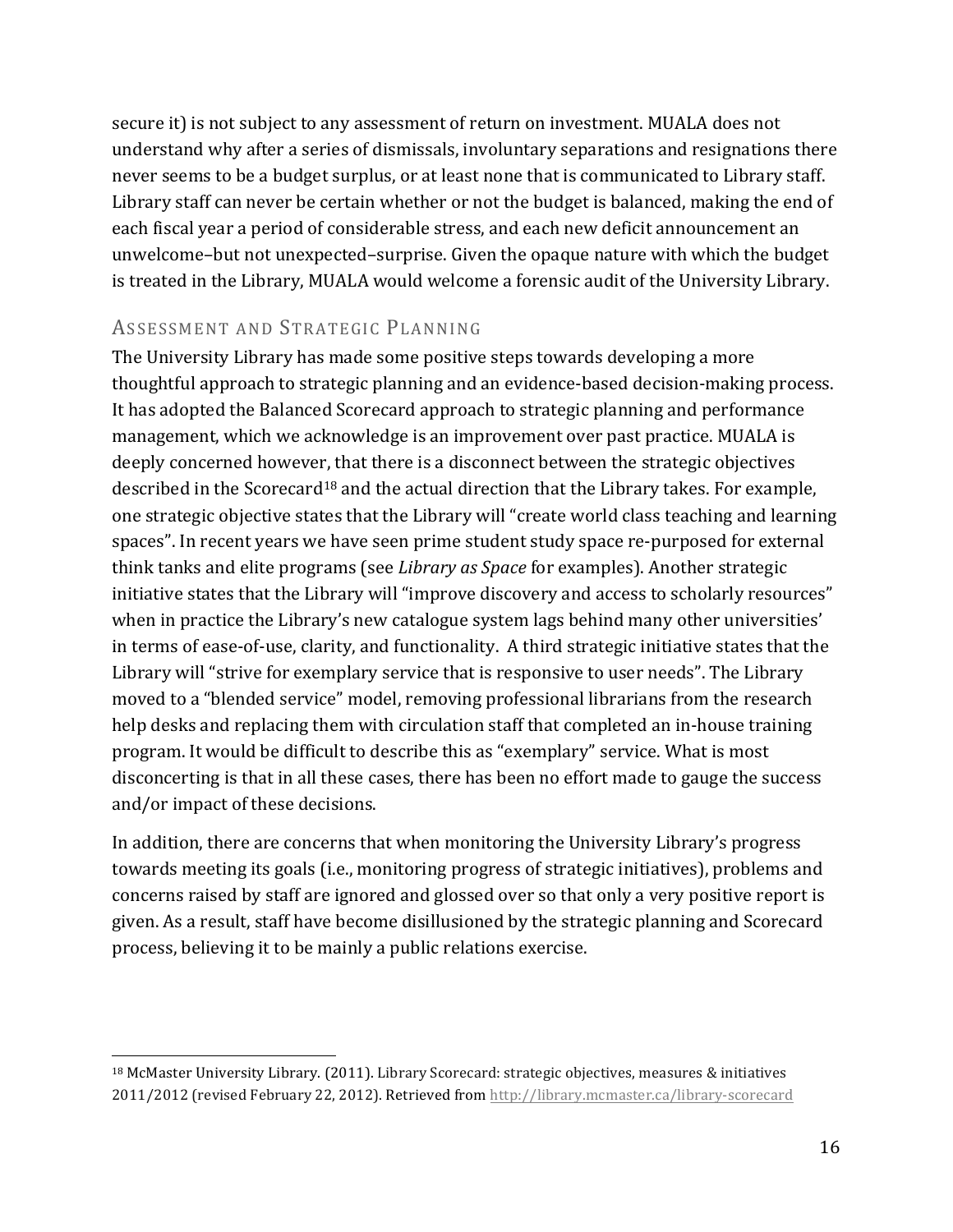## CONCLUSION

 

In recent weeks, we have learned that the University Librarian will be departing McMaster University at the end of the current academic year. We look forward to a fresh start with a new University Librarian. Our expectation in going forward is that the new administration will—as espoused in the University's mission statement—"value integrity, quality, inclusiveness and teamwork in everything we do."<sup>19</sup> Under the present University Librarian, we believe that these qualities have been neglected. We hope that we may soon participate in yet another, more positive, transformation of the Library that manages to incorporate these values even as we continue our commitment to "creativity, innovation and excellence" in serving the students, faculty and staff of McMaster University and the wider community. We look forward to an administration that genuinely supports open communication, transparency, collaboration and collegiality.

<sup>&</sup>lt;sup>19</sup> McMaster University. Office of Public Relations. (2012). Fast facts: Mission & vision. Inspiring innovation & discovery. Retrieved from http://www.mcmaster.ca/opr/html/opr/fast\_facts/main/mission.html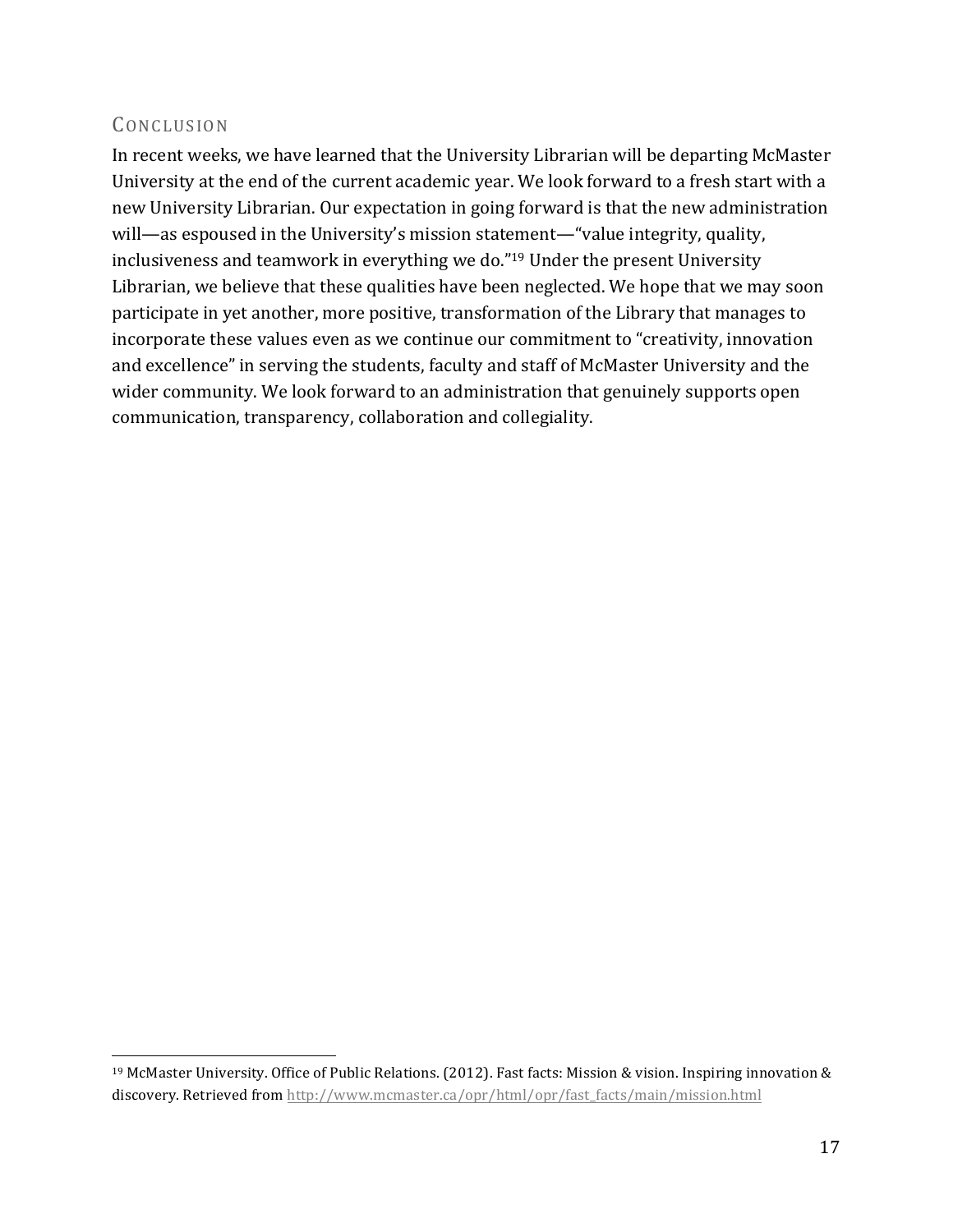# APPENDIX<sub>1</sub>

## MUALA REVIEW OF THE MCMASTER UNIVERSITY LIBRARIAN FIVE-YEAR TERM 2006-2011 - EXECUTIVE SUMMARY, JANUARY 2011

The members of the McMaster University Academic Librarians' Association (MUALA) believe that the periodic review and evaluation of all librarians, including those in senior administrative positions, is essential to a healthy, dynamic and collaborative organization.

The review of academic library directors is accepted as common practice and the five-year review is seen as an important indicator of individual and organizational performance, according to the Association of Research Libraries (Soete, 1998).

MUALA calls on McMaster University to implement a regular, transparent and consultative review as part of the reappointment process for the University Librarian, and to invite contributions to this process from a broad range of stakeholders to ensure that the many facets of the job are fairly considered. Such a review can be expected to deliver benefits including: identifying areas of individual strength and possible improvement, opportunities for communication with Library partners about issues and concerns, and an improved sense of common vision for the University Library. MUALA recommends a regularly scheduled and standardized review process which includes input from all stakeholders who are affected by the performance of the University Librarian.

To model our commitment to such a process, MUALA has conducted a representative opinion survey of our membership, using a survey instrument based on "Library Faculty, Library Staff, and Director's Council Questionnaire for the Review of the Director of W[ashington] S[tate] U[niversity] Libraries", and published by the Association of Research Libraries (Soete, 1998). We recommend this survey instrument, or some similar standardized and widely accepted tool, be adopted as part of the regular evaluation of the University Librarian's performance as it offers a method for gathering consistent and comparable feedback. It reflects the interests of all stakeholders who are concerned with the University Library and is broad enough to reflect many areas of management and leadership.

The survey contains 52 questions that address five key aspects of University Librarian performance: vision, leadership, administration, communication and effectiveness. The survey results indicate that MUALA librarians believe the current University Librarian has considerable strength in the areas of fundraising and commercial partnership initiation. He is seen to be successful in representing the Library's interests to senior University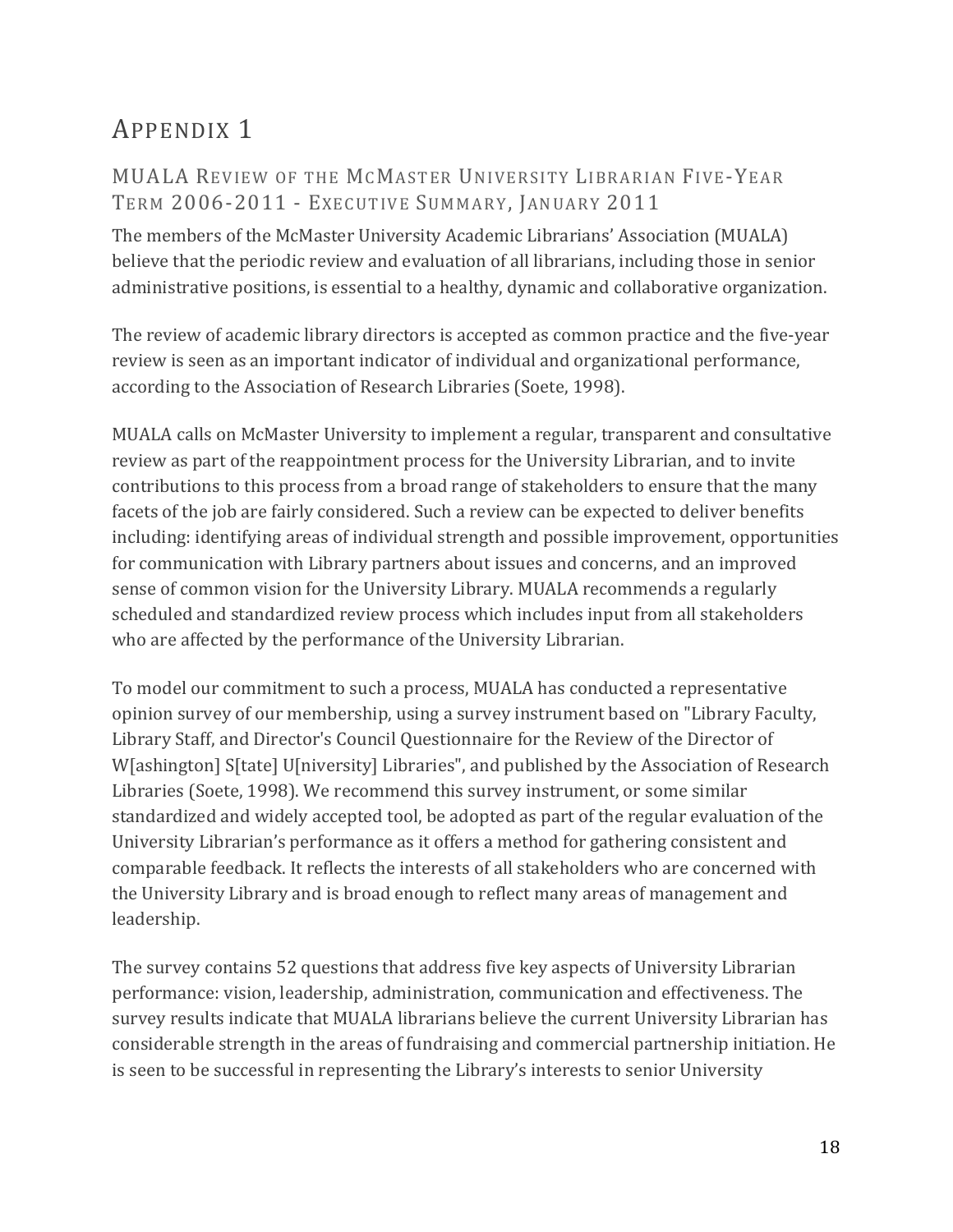administration and committed to promoting McMaster University Library both on and off campus.

The University Librarian or the University Library received 1 to 3 ratings of *excellent* out of a possible 22 in the following areas:

#### LEADERSHIP

- Leadership in recruiting excellent library personnel— $1/22$
- Leadership in fund raising  $-3/22$

#### COMMUNICATION

- Communication of the needs, concerns, interests, and accomplishments of McMaster University Library within McMaster-1/22
- Advocacy for McMaster University Library to the McMaster Administration—3/22

#### **EFFECTIVENESS**

- Advances the goal of facilitating access to information resources— $1/22$
- Advances the goal of promoting the innovative adoption of emerging learning technologies—2/22
- Demonstrates the value of collaboration, innovation, creativity and risk taking— 1/22

Despite these strengths however, the "overall performance" of the University Librarian received a rating of *poor* from 16 respondents, and *fair* from the remaining 6 respondents. In fact, the University Librarian received only 12 ratings of **excellent** out of a possible 1144—less than  $1\%$ —in the entire survey. The reason for this abysmal performance rating can be found in the survey results in the areas of leadership, administration and communication. It was in these areas that the respondents reached the greatest consensus.

The University Librarian or the University Library received at least 18 ratings of *poor* out of a possible 22 in the following areas:

#### LEADERSHIP

- Integrity and effectiveness in dealing with people—22/22
- Inspiring a sense of common purpose and teamwork within McMaster University Library— 21/22
- Overall leadership of McMaster University Library-18/22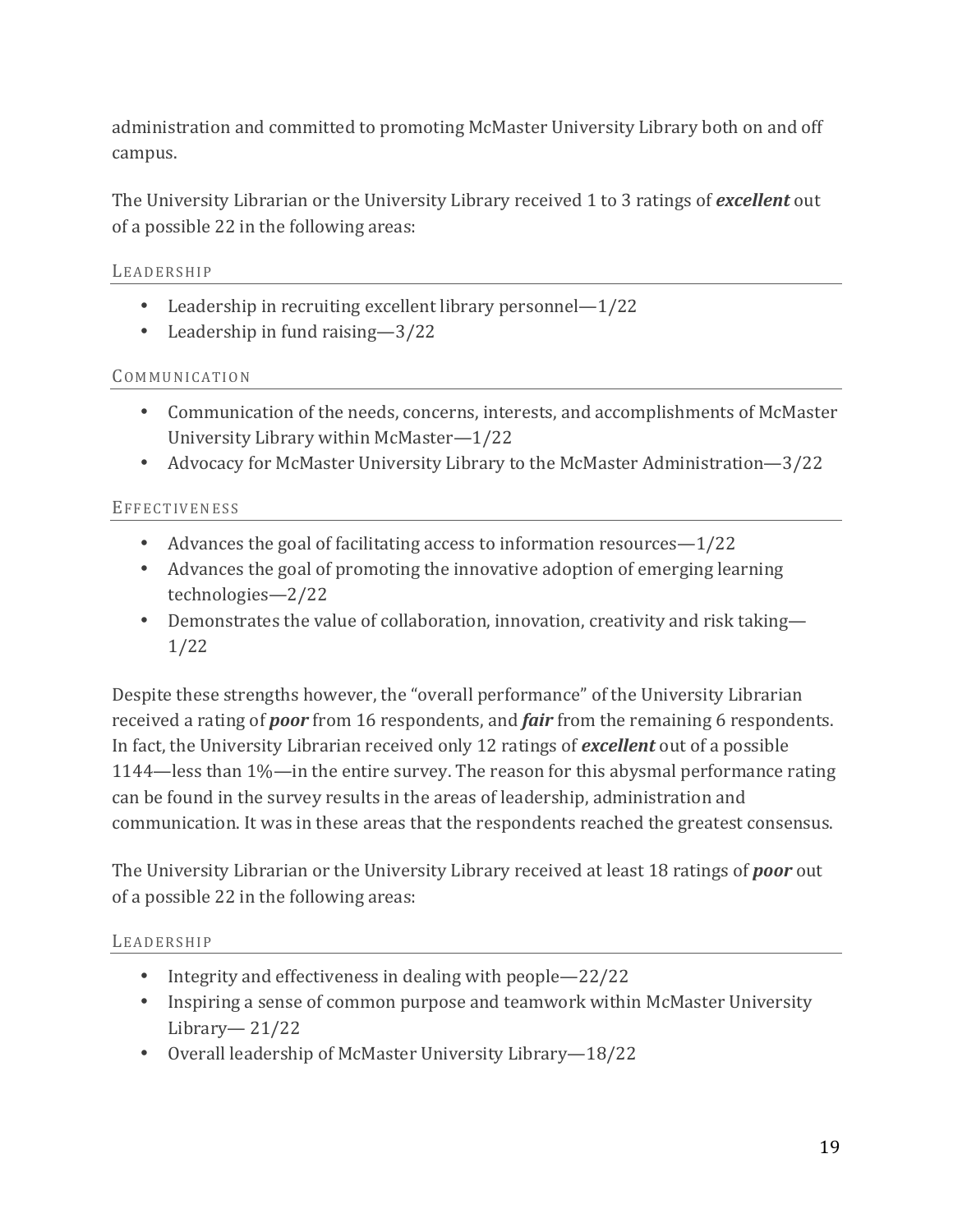#### ADMINISTRATION

- Appropriateness of the University Librarian's allocation of resources—19/22
- Work environment within the University Library—20/22
- Confidence in and respect for Library personnel—20/22
- Ability to resolve personnel issues and/or disputes— $19/22$
- Objectivity and evaluation of staff performance—19/22
- Ability as an arbitrator, mediator and consensus builder—21/22

#### COMMUNICATION

- Openness with which the University Librarian conducts the affairs of the Library-20/22
- How well the University Librarian listens to and understands the concerns, suggestions and ideas of Library personnel— $19/22$
- How effective and clear the organizational routes for communications are within the University Library-18/22
- Direction and feedback the University Librarian provides to Library personnel— 18/22
- University Librarian's encouragement of others to express their opinion even when it differs from the University Librarian's-19/22

Issues involving vision, communication, personnel practices and morale impair overall Library effectiveness.

MUALA calls on the University administration to consider the implications of the concerns expressed in this survey. Similar to the conclusions reached by the President's Advisory Committee on the DeGroote School of Business (PACDSB) (2010), the Library is also failing to build an inclusive community with a shared purpose as outlined in *Refining Directions* (McMaster University, 2003-2007). The deterioration in productivity, collegiality and reputation suffered by the School of Business is a cautionary tale. We hope that the Library can still avoid such a fate. The Library does not have the same history of internal antagonism or resistance to new endeavours as is described in the PACDSB report. MUALA is committed to the stated vision and mission of the University Library. We support McMaster University's *Statement on Building an Inclusive Community with a Shared Purpose* (n.d.) and believe that the University Librarian needs and deserves the same administrative support and resources as those identified for the Dean of Business.

The McMaster University Academic Librarians' Association is committed to working to develop and support a world-class Library worthy of our community of students and scholars. McMaster University's administration can lead this process by recognizing the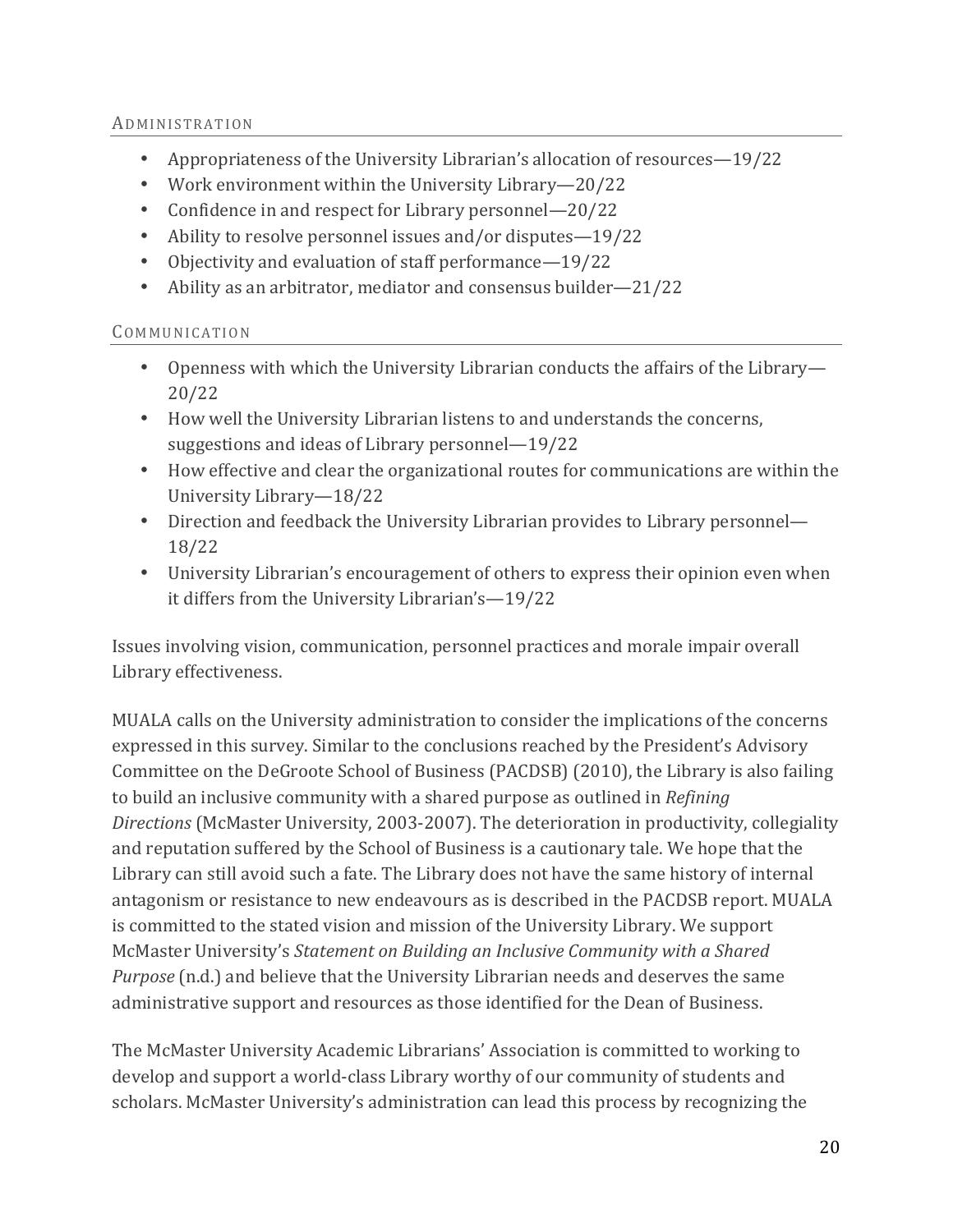need for a balanced and collegial review of the University Librarian's strengths and needs. The benefits to the University community—in providing support and professional development directions for a key and responsible leadership position—will far outweigh the administrative efforts.

#### REFERENCES

McMaster University. (2003-2007). Refining directions. Retrieved from http://www.mcmaster.ca/opr/html/opr/reports\_documents/main/reports\_documents/re fining.pdf

McMaster University. Office of Human Rights and Equity Services. (n.d.). McMaster University statement on building an inclusive community with a shared purpose. Retrieved from http://www.mcmaster.ca/hres/Inclusive%20Community%20with%20a%20Shared%20P urpose%20Statement.pdf

McMaster University. President's Advisory Committee on the DeGroote School of Business. (2010). Report to the President. Retrieved from http://mcmaster.ca/opr/PACDSB.pdf

Soete, G. J. (1998). Evaluating academic library directors. ARL SPEC kit 229. Washington: Association of Research Libraries.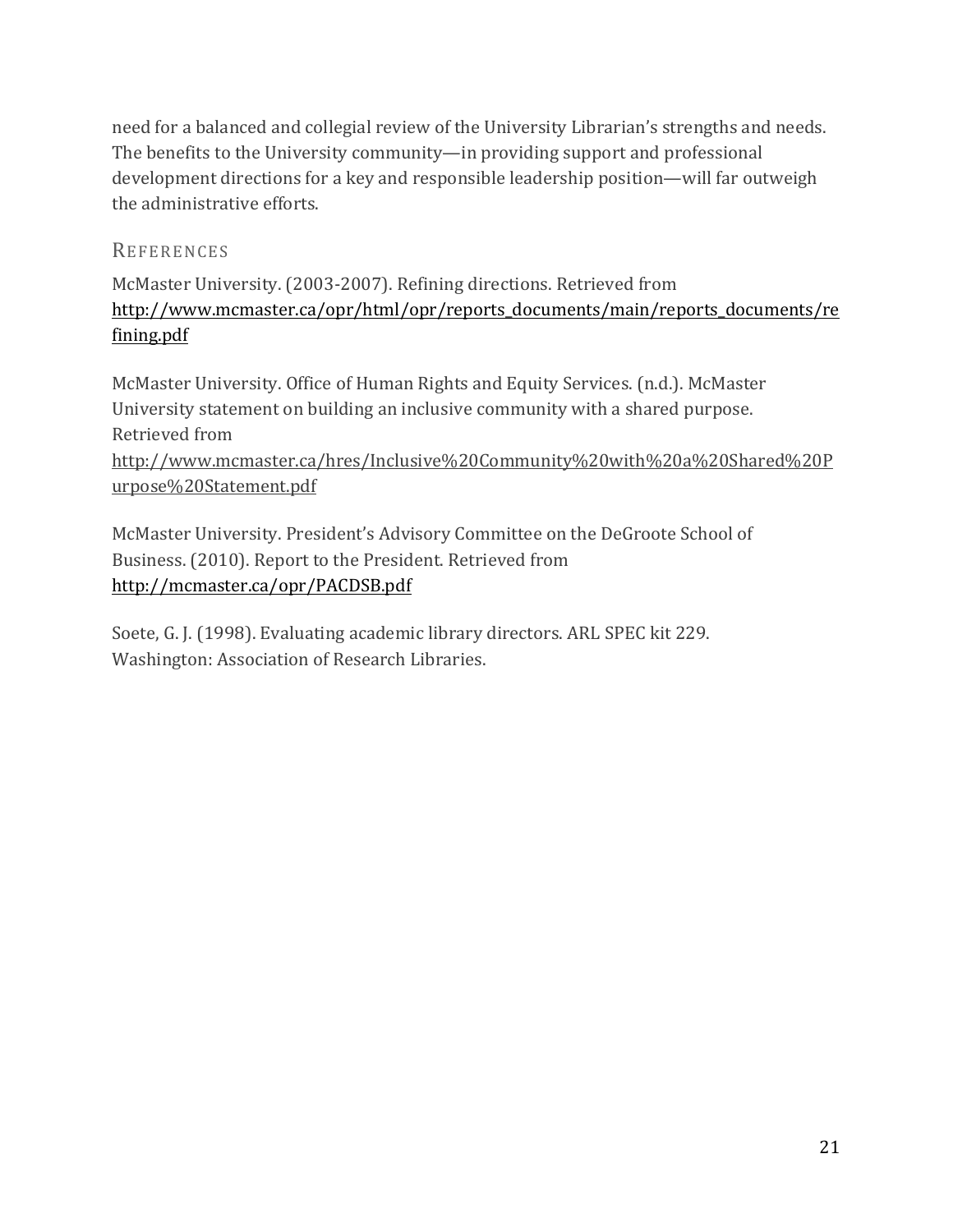# APPENDIX 2

## **DEFINING THE HEALTHY ORGANIZATION**

## BALANCED SCORECARD INITIATIVE 9: "NURTURE A HEALTHY, DYNAMIC AND COLLABORATIVE ORGANIZATION"

The measurement of organizational health is most often accomplished by means of frequent and regular employee surveys, which serve to establish benchmarks and to facilitate early diagnosis and treatment in the same ways as regular medical checkups. It is important to have a standard or definition of "normal" health in order for regular checkups to be effective.

As part of this Balanced Scorecard initiative, all staff members were surveyed to gather input for the creation of a definition of "a healthy organization" specific to McMaster University Library. We were interested in obtaining a very specific and very local reflection of our organizational health issues, and in maximizing staff involvement in the process. The intended purpose of this definition is to direct the specifics of any future "pulse-taking" surveys which are developed or adopted to measure the health of McMaster University Library.

The survey was conducted using Survey Monkey, was opened on Friday June 26, 2009 for three weeks, and gathered responses from 44 of 109 staff members (40.4% response rate).

The survey consisted of three questions:

- 1. A "Healthy Organization" is a library where I...
- 2. A "Healthy Organization" is a library where everyone...
- 3. Do you have any suggestions or comments about measuring the health of our organization?

A small Healthy Org team (consisting of John Fink, Kim Kerr, Cathy Moulder, Karen Nicholson and Lorna Turcotte) reviewed the results and categorized them by issue. Categorization was often difficult because responses contained several related ideas. The 247 responses received for questions 1 and 2 have been classified into four broad categories:

- 1. Common Purpose
- 2. Communication
- 3. Inclusion
- 4. Job Satisfaction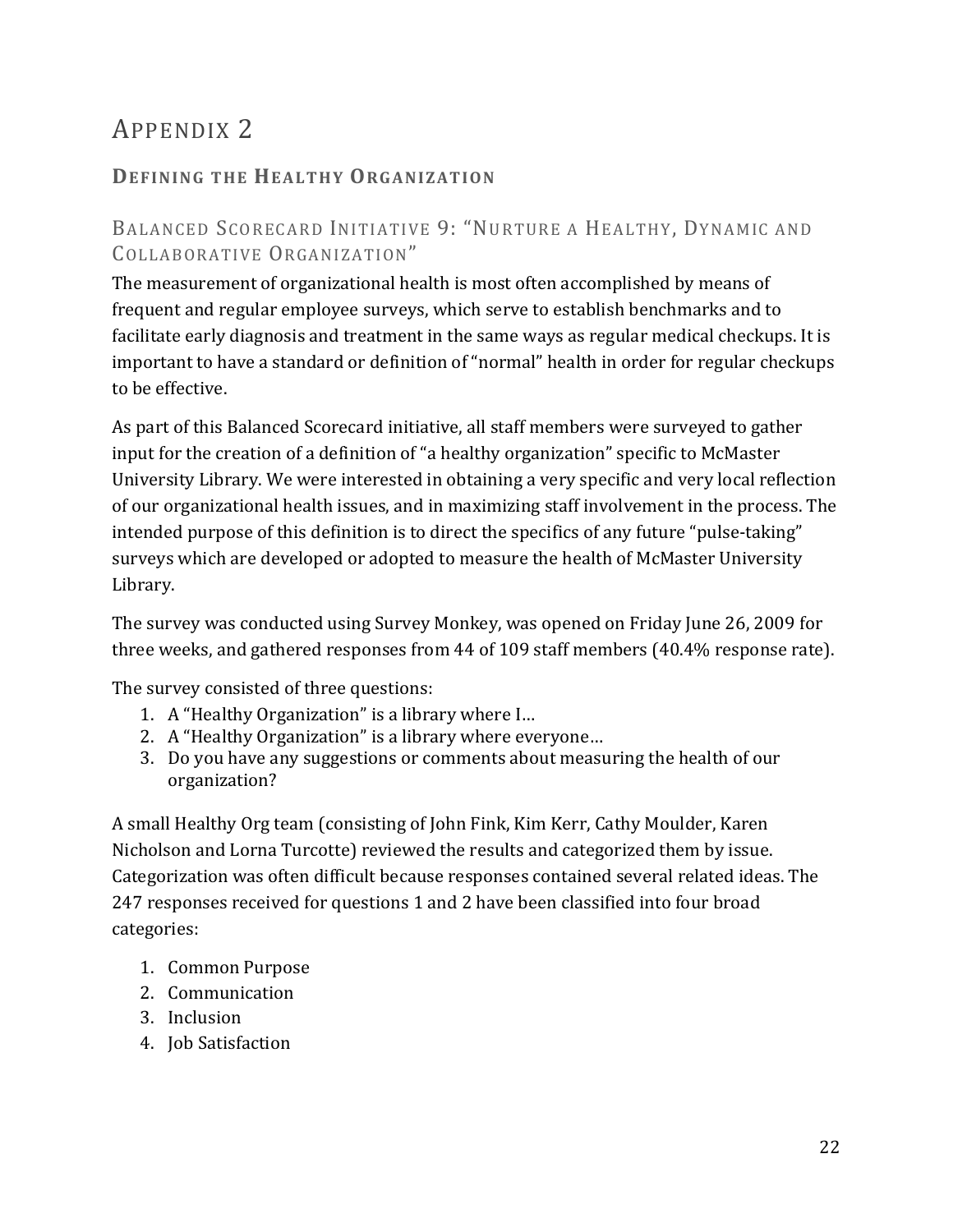

**FIGURE 1: NUMBER AND PERCENTAGE OF RESPONSES IN EACH OF THE FOUR BROAD CATEGORIES (N=247).**

- 1. *Common Purpose* which includes comments about services, customers, mission, management and leadership. Responsibilities for the health of the organization in this category are shared by both employer and employee.
	- Most frequently mentioned issues:
		- i. Shared common vision (e.g. "everyone shares common values and a common vision, and communicates this vision constantly at all levels". "everyone is committed to the work to be done for the library and works hard together to accomplish goals/exemplifies the values of the library", "everyone feels they know what the mission and values of the library and we are contributing to this"). Twenty-four responses  $(9.7%$  of the total) mentioned the importance of shared common goals, mission or vision.
		- ii. Leadership (e.g. "everyone feels confident in their leadership", "everyone can trust administrative decision making to be open, honest and fair")
		- iii. Customer service  $(e.g., "everyone is happy to serve the patterns", "I serve$ our customers by giving them what they need and want with an emphasis on quality of service")
- 2. *Communication* Responsibilities for the health of the organization in this category are *shared by both employer and employee.*
	- Most frequently mentioned *issues:*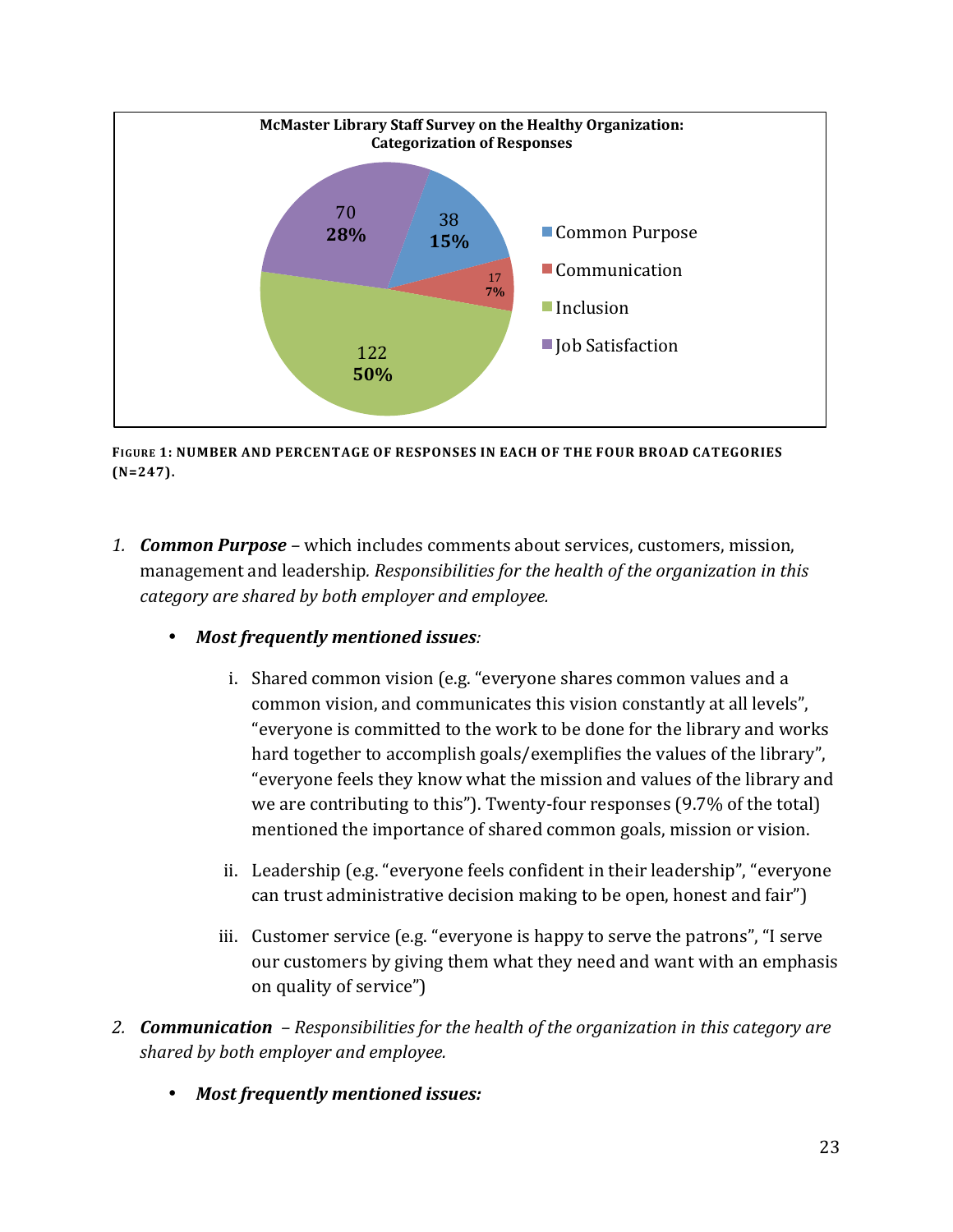- i. Emphasis on the importance of internal communication (eg. "everyone" communicates at every level", "everyone is entitled to reliable information about the organization and not rumours", "information is shared so that low morale doesn't become the norm")
- ii. Emphasis on willingness to communicate (e.g. "everyone communicates") freely, honestly and transparently; is open, receptive and willing to learn from others", "everyone knows what's happening in the library \*before\* it shows up on YouTube")
- *3. Inclusion* which includes comments about diversity, involvement, ability to contribute, decision-making, equality and equal opportunity, support provision, trust  $\&$ respect (at the cultural level), provision of job security and academic freedom, management and leadership. *Responsibilities for the health of the organization in this* category are mostly controlled by the employer.
	- *Most frequently mentioned issues:*
		- i. Involvement (e.g. "I am treated as a vital part of the organization's mission and goals", "I have input in the decisions which affect my work", "everyone can contribute to decision-making", "everyone can participate in making the organization a better place"). Thirty-three responses  $(13.4)$ % of the total) mentioned the desire to actively participate or to be involved in decision-making.
		- ii. Respect at the cultural level (e.g. "everyone respects and trusts each other", "everyone respects each other and is open to new ideas or different opinion", "everyone feels that their work, regardless of their role, is valued and important to the entire organization", "everyone believes that management values them and treats them fairly"). Respect at the cultural level means that the system as a whole expresses and values this expectation. Twenty-nine responses  $(11.7\% \text{ of the total})$ specifically mentioned the word 'respect' as an important aspect of a healthy organization.
		- iii. Opportunities for personal development and recognition (e.g. "I am supported in my efforts and offered time to development my skills", "I feel my contributions are recognized and valued; that I feel I am part of the organization as well as my team", "everyone has the opportunity to participate in varied activities and grow professionally")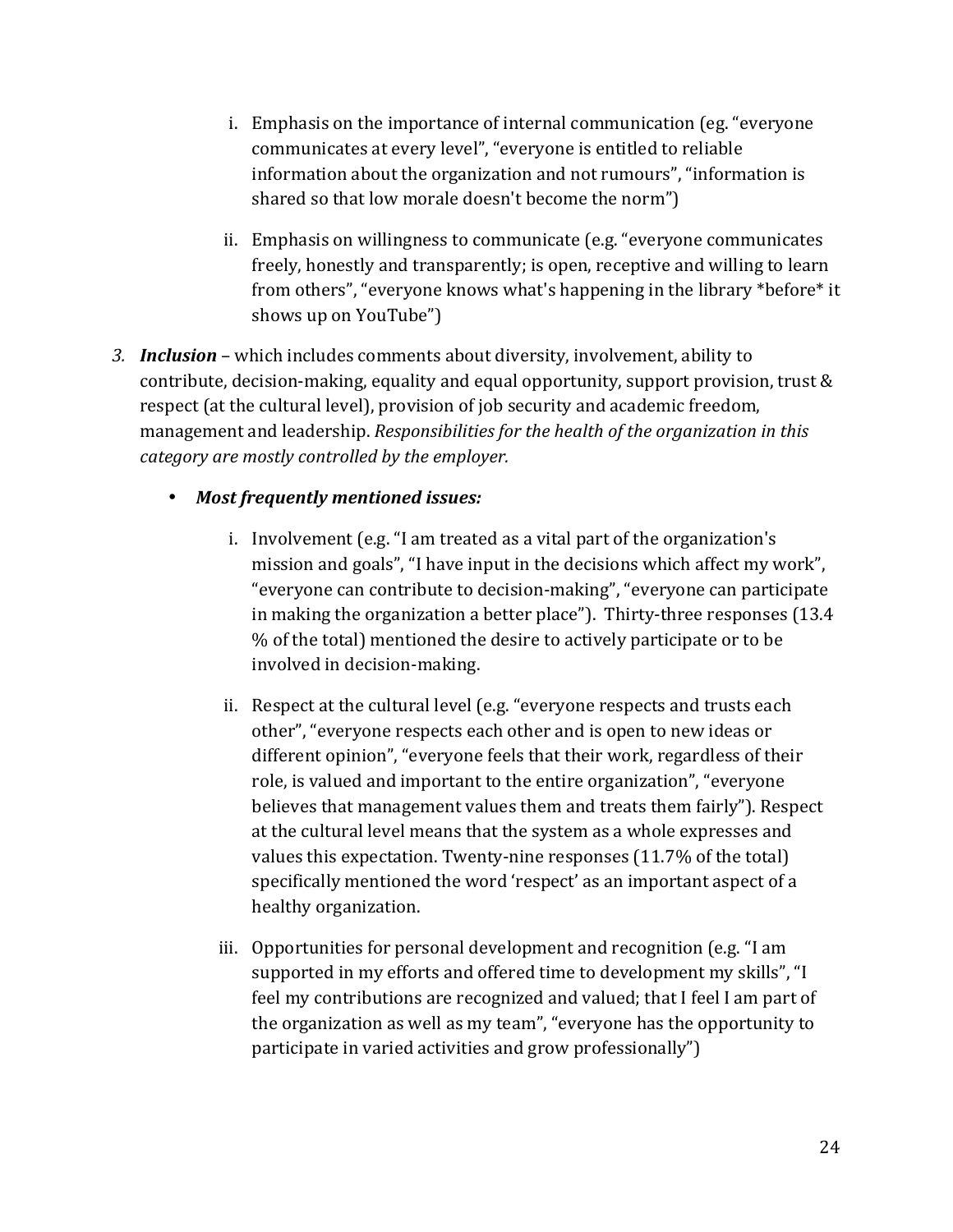- iv. Equality and fairness (e.g. "everyone is treated fairly and given fair and equal opportunity in terms of committee work, etc.", "everyone is treated fairly and equitably - based on proven abilities, competencies and talent, not alliances)
- v. Diversity (e.g. "everyone recognize the importance of having a 'diverse' staff and talents", "everyone recognizes differences and promotes healthy non-judgmental discussion; doesn't tolerate gossip; support inclusivity")
- vi. Work environment and support (e.g.  $\dot{u}$  am given the necessary support required to fulfill my job responsibilities (e.g., equipment, training, space, adequate staffing, etc.", "I have the support of my supervisor and library administration in my professional growth")
- *4. Job Satisfaction* which includes comments about compensation, working environment, training, colleagues and relationships, feelings of being valued and fairness, support for self-growth, trust  $&$  respect (at the individual perception level), perception of job security and academic freedom. *Responsibilities for the health of the organization* in this category are controlled by either the employee or the employer.
	- Most frequently mentioned *issues:* 
		- i. Job security (e.g. "I am able to offer suggestions in an environment of mutual respect, free from the fear of reprisals", "everyone can make suggestions without feeling they might be 'put down'", "everyone is not in fear losing their jobs if they speak their mind", "I feel valued and secure in my position"). Forty-eight responses (19.4% of the total) mentioned that a healthy organization is one in which individuals feel secure and free to act and speak without intimidation or fear of censure or dismissal.
		- ii. Personal satisfaction and fulfillment (e.g. "I am looking forward to coming to work and feel that my contributions make a difference", "I enjoy coming to work because I am always learning new things and being allowed or encouraged to expand my horizons", "I am truly engaged in my work")
		- iii. Personal accomplishment and recognition (e.g. "I feel respected for my expertise and my contributions, and feel that that respect is earned by merit not by favouritism", "I am a valued and respected member of the team", "I feel that my unique contributions and strengths are valued and appreciated"). Respect at the personal level addresses the feelings of the individual about self-worth and acceptance.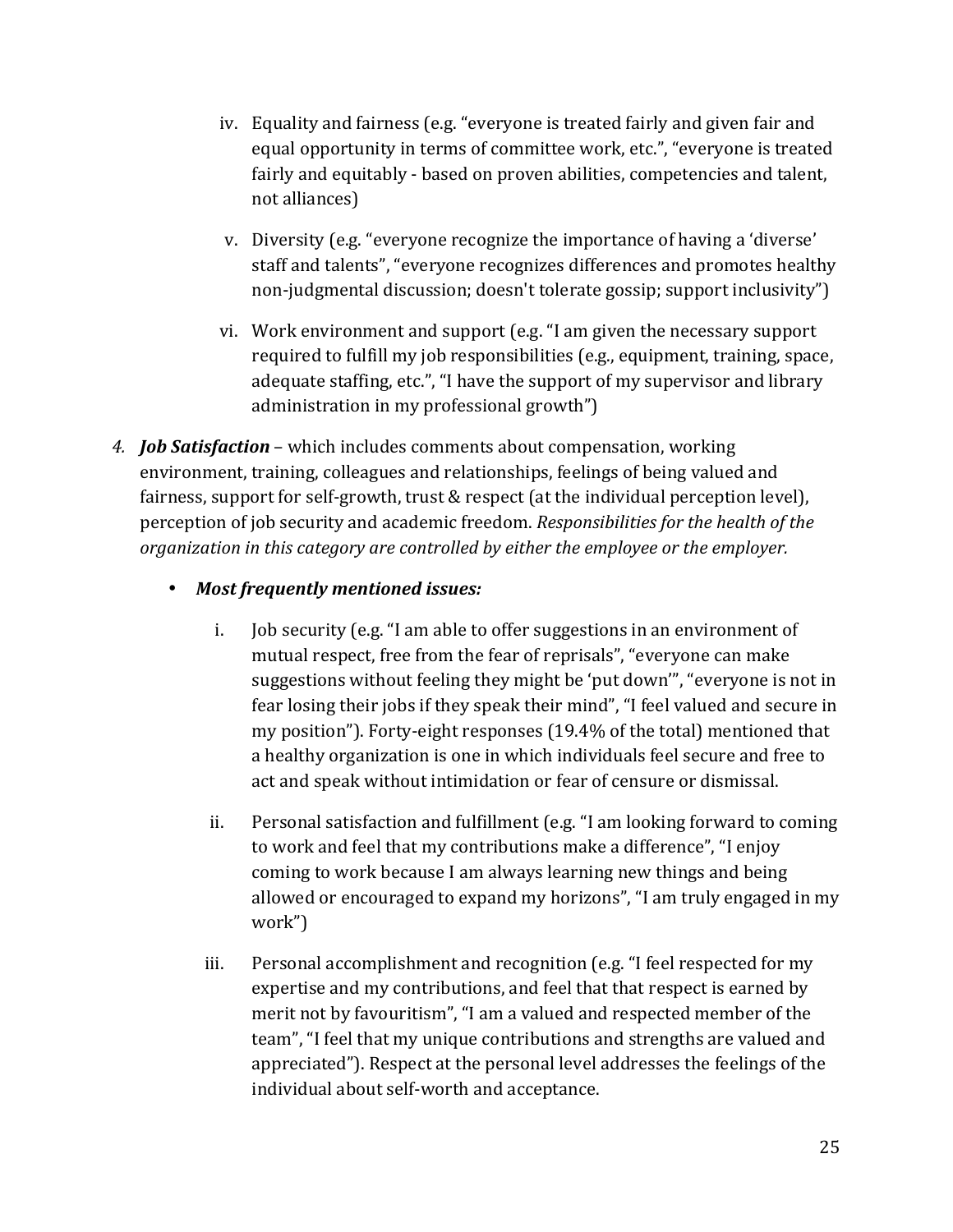iv. Working relationships (e.g. "I have good relationships with my peers, subordinates, and superiors", "I have a sense of collegiality", "I know I have knowledgeable and supportive colleagues to work with").

Having examined these responses, in both word and spirit, the following common beliefs emerge which we believe define the healthy organization for McMaster University Library, according to our staff:

## **McMaster University Library Definition of "A Healthy Organization":**

All employees work together toward common goals, and are committed to excellence in services, collections and spaces.

Decisions are made as inclusively and transparently as possible, with involvement of all affected employees. Every individual has a sense of inclusion and engagement.

Communication is emphasized and is the responsibility of everyone. Communication should be regular, responsive and involve all levels of employees and administrators.

The work, opinions and expertise of individuals are valued and mutual respect is always expected. A sense of academic freedom encourages everyone to voice their opinions.

Trust and respect are important in every situation and must be nurtured at every level.

Diversity of individuals, skills and opinions is welcome and empowering.

Every employee has a pleasant, safe and positive work environment and opportunities for professional and personal development.

Every employee feels a personal sense of satisfaction from their contributions and a sense that their efforts are valued and appreciated by others.

Every employee enjoys a positive and secure team environment, which focuses on productivity and excellence.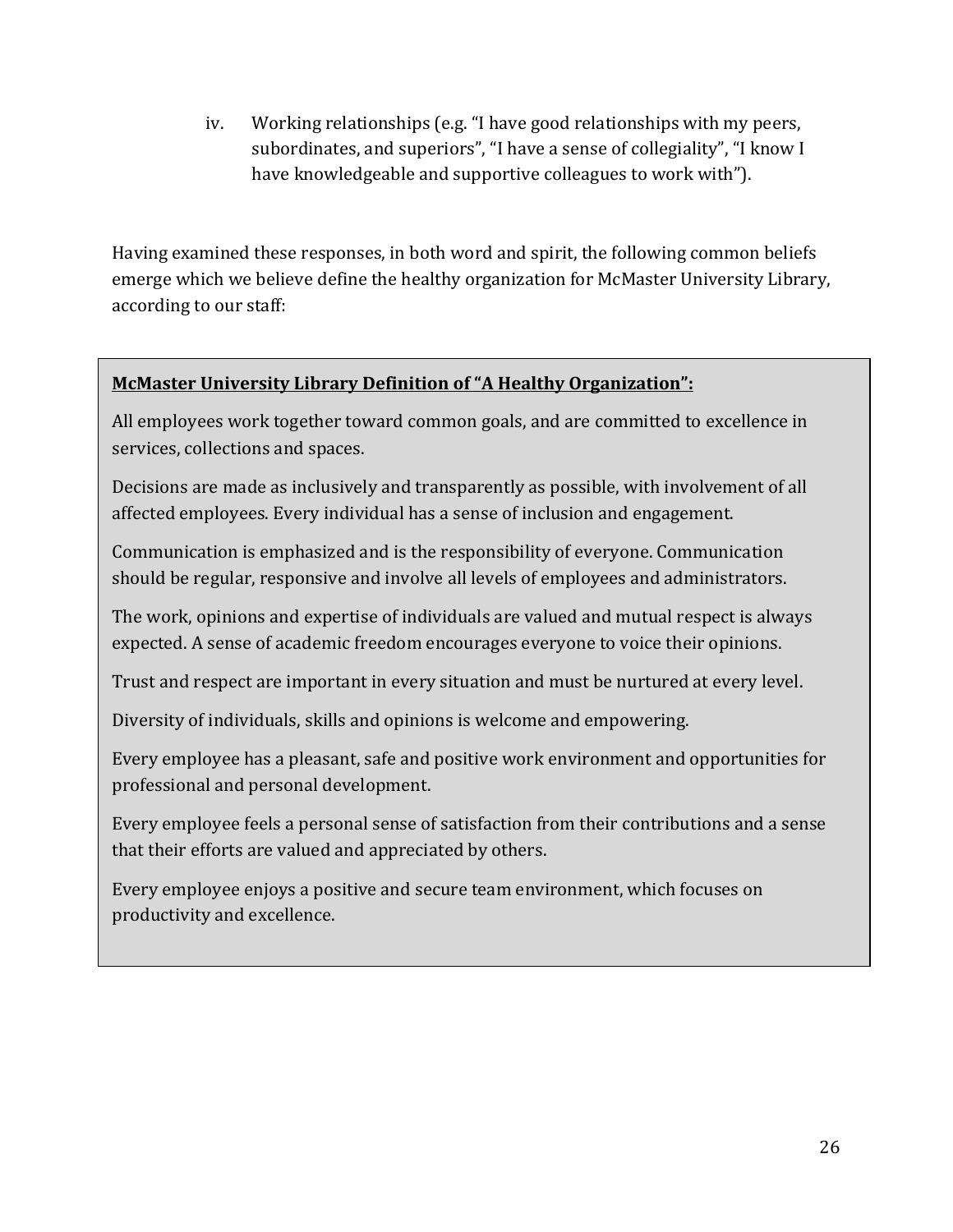- **Recommendation 1**: Through the Balanced Scorecard initiative, McMaster University Library should implement an employee opinion survey, aimed specifically at the issues identified in this survey as being of greatest concern to Library staff.
- **Recommendation 2**: This survey should be entrusted to an expert in organizational behaviour and employee opinion surveying. This ensures objectivity, anonymity and professional standards of information management. This individual could be a McMaster professor or grad student interested in developing a time-study of a local organization.
- **Recommendation 3**: Based on the recommendations of this expert, the employee opinion survey should be conducted regularly and frequently, asking the same questions, in order to identify early symptoms of increasing satisfaction or dissatisfaction.
- **Recommendation 4**: The survey should be promoted in a positive manner by all Library administrators and managers to counter-act survey fatigue and cynicism. Maximum staff participation should be encouraged to make it as broadly meaningful as possible.
- **Recommendation 5**: Concrete actions must be developed to address all issues identified by means of the employee survey. Surveying without action is meaningless and will have immediate negative effects on employee motivation and organizational health. The Library administration and managers must guarantee and ensure action on issues of concern.

September 1, 2009

Healthy Org Team: Cathy Moulder (lead) John Fink Kim Kerr Karen Nicholson Lorna Turcotte